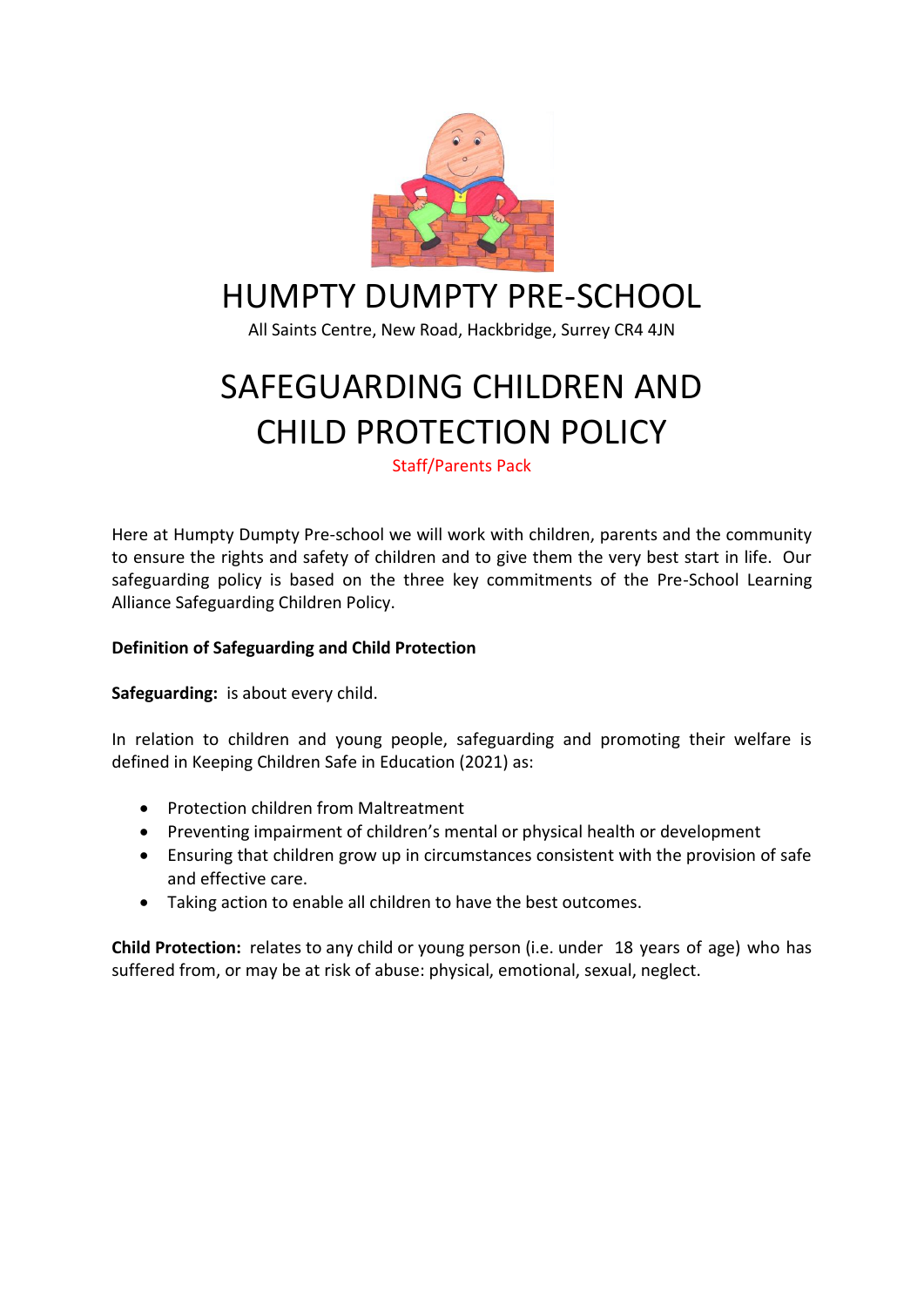Safeguarding children and child protection policy cont……..

# **Specific Safeguarding Issues**

Safeguarding action may be needed to protect children and learners from specific safeguarding issues such as:

- Abuse: Neglect, Physical, Sexual and Emotional
- Disguised compliance
- Children missing in Education (CME)
- Children who are home schooled ('Hidden Children')
- Radicalisation / extremism
- So-called 'Honour Based' Abuse
- Breast Ironing
- Mental health concerns including self-harm
- Bullying including on-line (cyber) bullying and prejudice-based bullying
- Racism, disability, homophobic or transphobic abuse
- Gender based violence/violence against women and girls
- Domestic abuse
- Poor parenting
- Child sexual exploitation (CSE)
- Child criminal exploitation (CCE)
- The impact of new technologies on sexual behaviour
- Substance misuse
- Female genital mutilation (FGM)
- Forced marriage
- Fabricated or induced illness
- Faith abuse
- Private fostering
- Sexting (Youth Produced Sexual Imagery)
- Peer on peer abuse/harms
- Teenage relationship abuse
- Serious violent crime (including gang violence and knife crime)
- Sexual violence
- Sexual harassment
- Sexual violence and harassment (harmful sexual behaviour) between children, including sexting (sending nude and semi-nude images and/or videos) and up skirting.
- Children with family members in prison
- Children and the court system
- Homelessness
- Adverse childhood experiences (ACEs)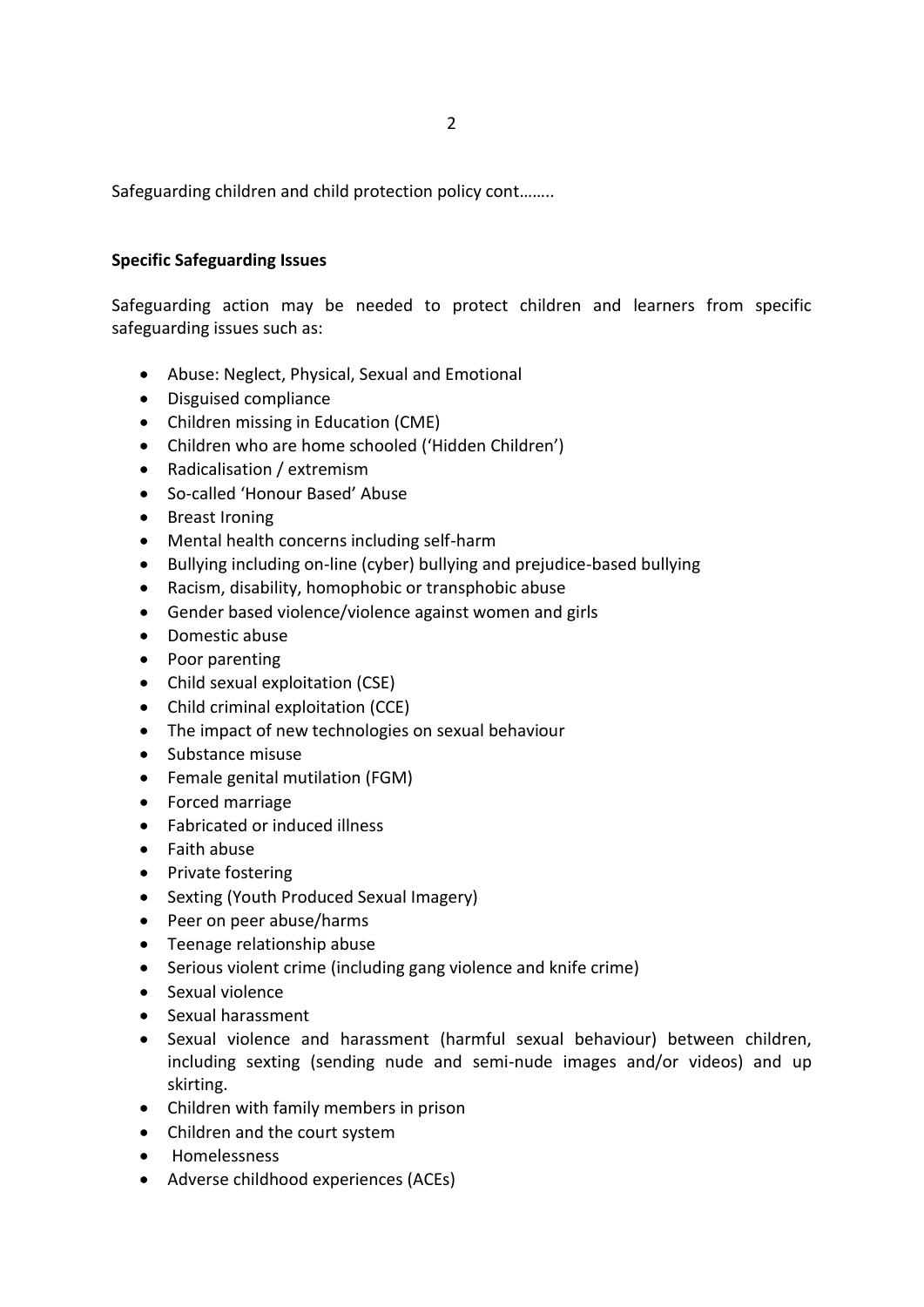Safeguarding children and child protection policy cont…….

- **•** Trauma and Attachment issues
- Up Skirting
- Knife crime
- County Lines
- Child Abduction and community safety incidents
- Modern slavery
- Cyber crime

# *Recognition/Signs of Abuse*

The first indication of concern about a child's welfare is not necessarily the presence of a serious injury. Many other signs, could be an indication of abuse, these may include:

- Children whose behaviour changes they may become aggressive, challenging, disruptive, withdrawn, or clingy, or they might have difficulty sleeping or start wetting the bed.
- Children with clothes that are ill fitting and/or dirty
- Children with consistently poor hygiene
- Children who make strong efforts to avoid specific family members or friends without an obvious reason
- Children who don't want to change clothes in front of others or participate in physical activities.
- Children who are having problems at nursery, for example, a sudden lack of concentration and learning or they appear to be tired and hungry
- Children who change friendships or have relationships with older individuals or groups
- Children who have a significant decline in performance
- Children who show signs of self-harm or significant change in wellbeing
- Children who show signs of assault or unexplained injuries
- Children who have unexplained gifts or new possessions
- Children who talk about being left home alone, with inappropriate carers or with strangers
- Children who fail to reach developmental milestones, such as learning to speak or walk, late, with no medical reason
- Children who are regularly missing from nursery or home
- Children who are missing from education
- Children who are reluctant to go home after school
- Children with poor school attendance and punctuality, or who are consistently late being picked up.
- Parents who are dismissive and non-responsive to practitioners' concerns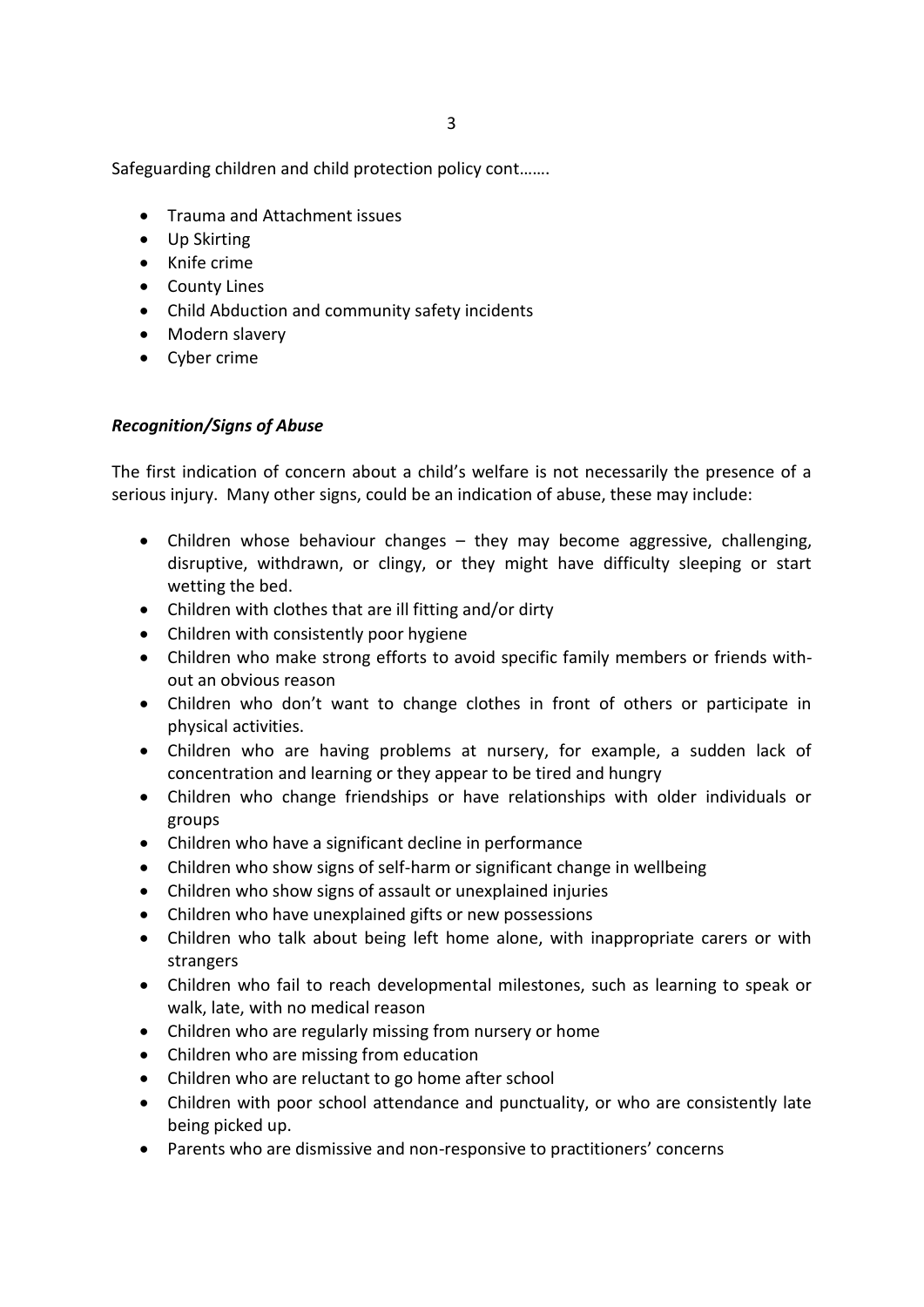4

Safeguarding children and child protection policy cont…….

- Parents who collect their children from nursery when drunk, or under the influence of drugs
- Children who drink alcohol regularly from an early age
- Children who are concerned for younger siblings without explaining why
- Children who talk about running away
- Children who shy away from being touched or flinch at sudden movements.

Please note this is not an exhaustive list.

#### **Procedures**

We carry out the following procedures to ensure we meet the three key commitments of the Alliance Safeguarding Children Policy.

#### *Key Commitment 1*

The Alliance is committed to building a 'culture of safety' in which children are protected from abuse and harm in all areas of its service delivery.

# *Staff and volunteers*

Our designated persons who co-ordinates child protection issues is:

Jackie/Gill and Vicki 07729 434226

We ensure all staff and parents are made aware of our safeguarding policies and procedures, these are on the website/or can be given in paper form upon request.

We provide adequate and appropriate staffing resources to meet the needs of children.

Applicants for posts with the setting are clearly informed that the positions are exempt from the Rehabilitation of Offenders Act 1974.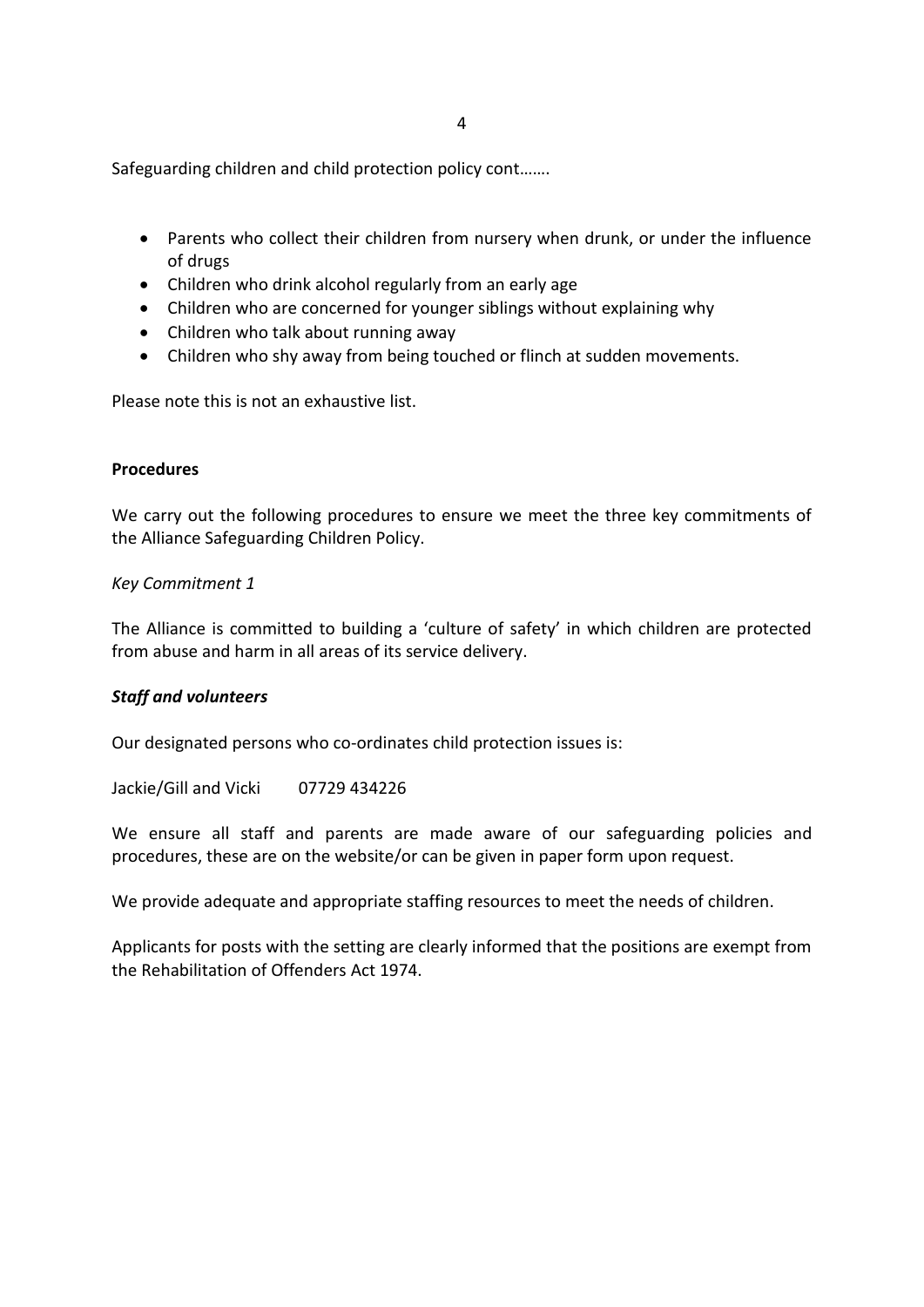5

Safeguarding children & child protection policy cont…

Candidates are informed of the need to carry out DBS check before posts can be confirmed.

Where applications are rejected because of information that has been disclosed, applicants have the right to know and to challenge incorrect information.

We abide by Ofsted requirements in respect of references and Criminal Record Bureau checks for staff and volunteers, to ensure that no disqualified person or unsuitable person works at the setting or has access to the children.

Volunteers do not work unsupervised.

We abide by the Protection of Vulnerable Groups Act requirements in respect of any person who is dismissed from our employment, or resigns in circumstances that would otherwise have led to dismissal for reasons of child protection concern.

We have procedures for recording the details of visitors to the setting.

We take security steps to ensure that we have control over who comes into the setting so that no unauthorised person has unsupervised access to the children.

#### *Key Commitment 2*

The Alliance is committed to responding promptly and appropriately to all incidents or concerns of abuse that may occur and to work with statutory agencies in accordance with the procedures that are set down in 'what to do if you're worried a child is being abused'.

#### *Responding to suspicions of abuse*

All staff are aware that abuse, neglect and safeguarding issues are rarely standalone events that can be covered by one definition or label. In most case multiple issues will overlap with one another.

*Abuse:* a form of maltreatment of a child. Somebody may abuse or neglect a child by inflicting harm or by failing to act to prevent harm. Children may be abused in a family or in an institutional or community setting by those known to the or, more rarely, by others. Abuse can take place wholly online, or technology may be used to facilitate offline abuse. Children may be abused by an adult or adults or by another child or children.

*Physical abuse:* a form of abuse which may involve hitting, shaking, throwing, poisoning, burning or scalding, drowning, suffocating or otherwise causing physical harm to a child.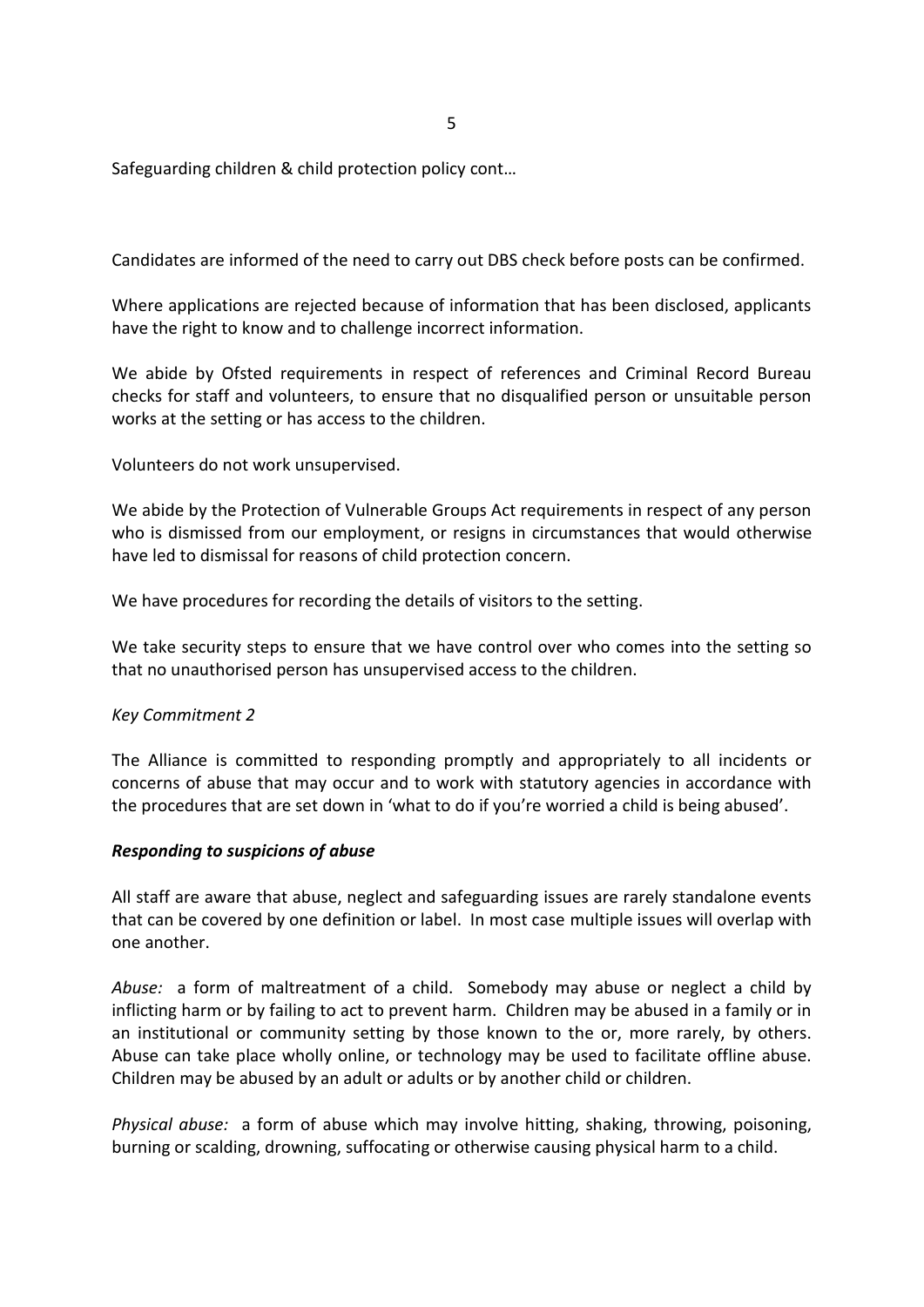Safeguarding children and child protection cont………..

Physical harm may also be caused when a parent or carer fabricates the symptoms of, or deliberately induces, illness in a child.

*Emotional abuse:* the persistent emotional maltreatment of a child such as to cause severe and adverse effects on the child's emotional development. It may involve conveying to a child that they are worthless or unloved, inadequate, or valued only insofar as they meet the needs of another person. It may include not giving the child opportunities to express their views, deliberately silencing them or 'making fun' of what they say or how they communicate. It may feature age or developmentally inappropriate expectations being imposed on children. These may include interactions that are beyond a child's capability as well as overprotection and limitation of exploration and learning or preventing the child from participating in normal social interaction. It may involve seeing or hearing the illtreatment of another. It may involve serious bullying (including cyberbullying), causing children frequently to feel frightened or in danger, or the exploitation or corruption of children. Some level of emotional abuse is involved in all types of maltreatment of a child, although it may occur alone.

*Sexual Abuse:* involves forcing or enticing a child or young person to take part in sexual activities, not necessarily involving violence, whether or not the child is aware of what is happening. The activities may involve physical contact, including assault by penetration (for example rape or oral sex) or non-penetrative acts such as masturbation, kissing, rubbing, and touching outside of clothing. They may also include non-contact activities, such as involving children in looking at, or in the production of, sexual images, watching sexual activities, encouraging children to behave in sexually inappropriate ways, or grooming a child in preparation for abuse. Sexual abuse can take place online, and technology can be used to facilitate offline abuse. Sexual abuse is not solely perpetrated by adult males. Women can also commit acts of sexual abuse, as can other children. The sexual abuse of children by other children is a specific safeguarding issue (also known as peer on peer abuse) in education and all staff should be aware of it and of the nursery's policy and procedure for dealing with it.

*Neglect:* the persistent failure to meet a child's basic physical and/or psychological needs, likely to result in the serious impairment of the child's health or development. Neglect may occur during pregnancy, for example, as a result of maternal substance abuse. Once a child is born, neglect may involve a parent or carer failing to: provide adequate food, clothing and shelter (including exclusion from home or abandonment); protect a child from physical and emotional harm or danger; ensure adequate supervision (including the use of inadequate caregivers); or ensure access to appropriate medical care or treatment, it may also include neglect of, or unresponsiveness to, a child's basic emotional needs.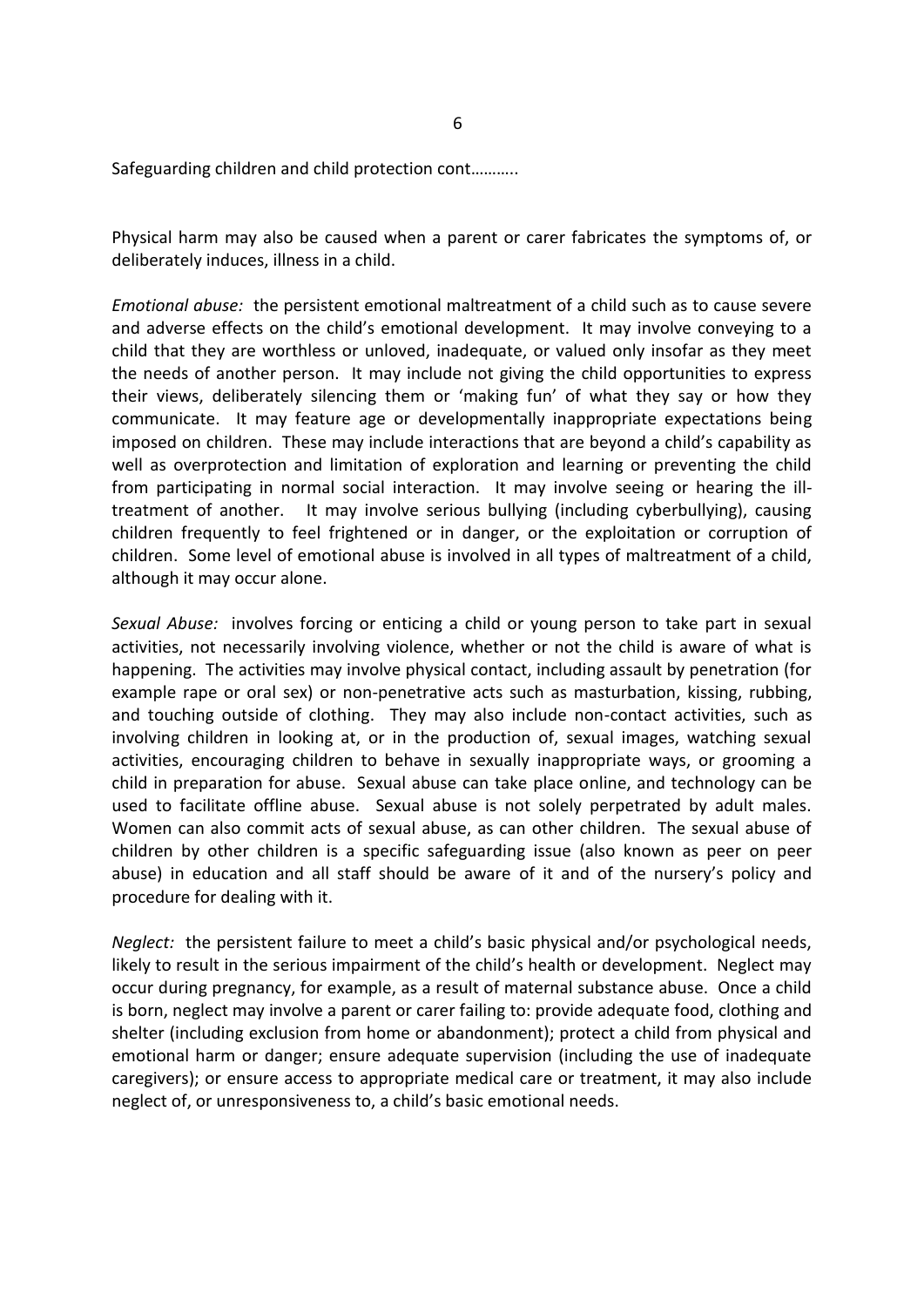Safeguarding children & child protection policy cont…………

When children are suffering from physical, sexual or emotional abuse, or may be experiencing neglect, this may be demonstrated through the things they say (direct or indirect disclosure) or through changes in their appearance, their behaviour, or their play.

Where such evidence is apparent, the child's key person makes a dated record of the details of the concern and discusses what to do with the Manager who is acting as the designated person. The information is stored on the child's personal file.

We refer concerns to the local authority children's social care department and co-operate fully in any subsequent investigation. In some cases this will include the police, or another agency identified by the Local Safeguarding Children's Board.

We take care not to influence the outcome either through the way we speak to children or by asking questions of children.

We use the detailed procedures and reporting format contained in the Pre-school Learning Alliance's publication 'Child Protection Record for use in Early Years Settings' when making a referral to children's social care or other appropriate agencies.

# *Recording suspicions of abuse and disclosure*

Where a child makes comments to a member of staff that gives cause for concern (disclosure), observes signs or signals that gives cause for concern, such as significant changes in behaviour, deterioration in general well-being; unexplained bruising, marks or signs of possible abuse or neglect that member of staff:

- Listens to the child, offers reassurance and gives assurance that she or he will take action.
- Does not question the child.
- Makes a written record that forms an objective record of the observation or disclosure that includes:

The date and time of the observation or the disclosure The exact words spoken by the child as far as possible The name of the person to whom the concern was reported, with date and time and The names of any other persons present at the time.

These records are signed and dated and kept in the child's personal file which is kept securely and confidentially.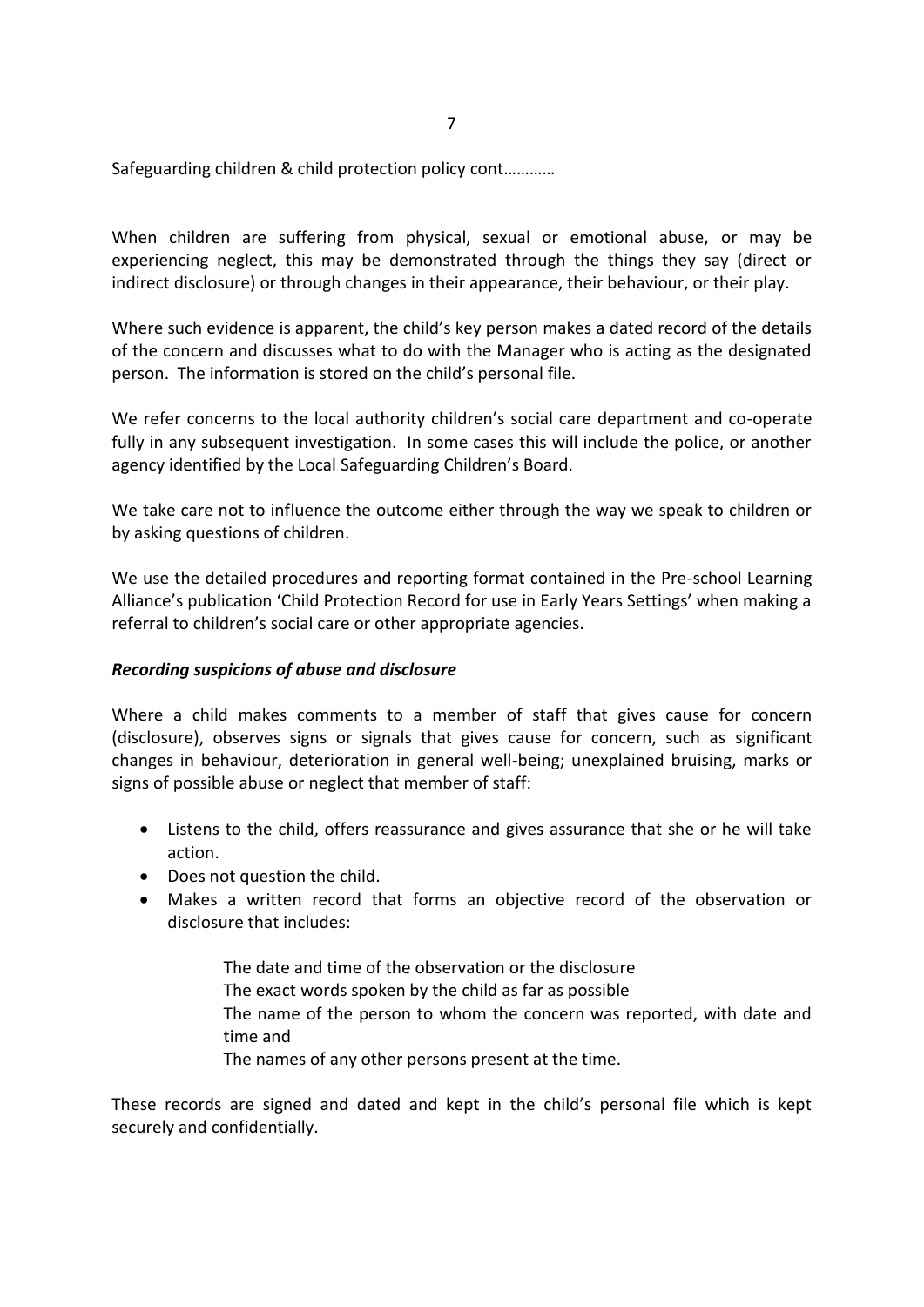Safeguarding children & child Protection Policy cont…..

#### *Making a referral to the local authority social care team.*

We report and get our advice from CFCS Children's First Contact Service. They will then advise us what to do.

#### *Liaison with other agencies*

We work within the Local Safeguarding Children Board guidelines.

We have a copy of 'what to do if you're worried a child is being abused' for parents and staff and all staff are familiar with what to do if they have any concerns.

We have procedures for contacting the local authority on child protection issues, including maintaining a list of names, addresses and telephone numbers of social workers, to ensure that it is easy, in any emergency, for the setting and social services to work well together.

We notify the registration authority (Ofsted) of any incident or accident and any changes in our arrangements which may affect the wellbeing of children.

Contact details for the local National Society for the Prevention of Cruelty to Children (NSPCC) are also kept.

If a referral is to be made to the local authority social care department, we act within the area's Safeguarding Children and Child Protection guidance in deciding whether we must inform the child's parents at the same time.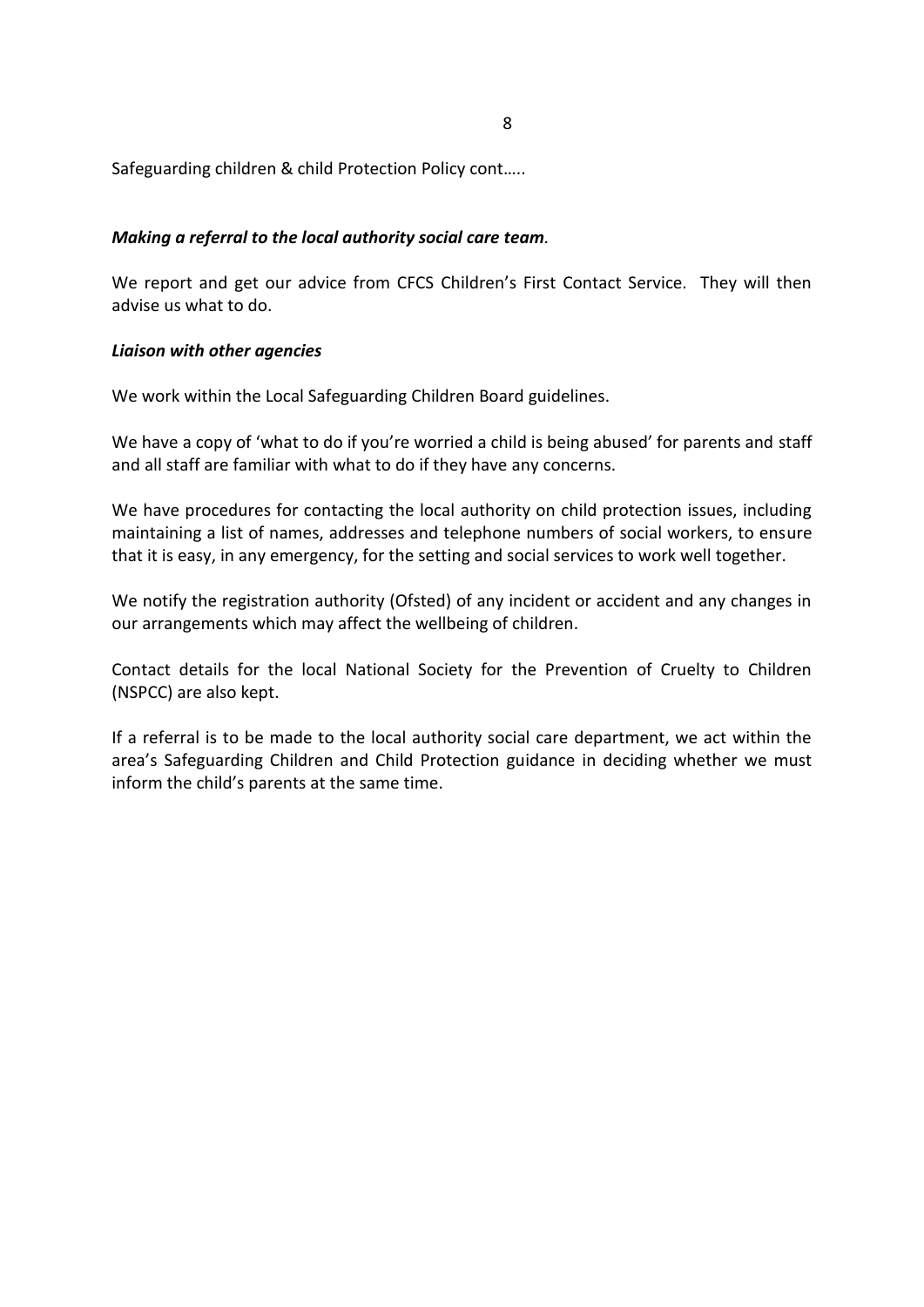Safeguarding Children and Child Protection Policy Cont…

# *Children with Special Educational Needs or Disabilities (SEND) or certain health conditions.*

Children with special educational needs or disabilities (SEND) or certain health conditions can face additional safeguarding challenges. Additional barriers can exist when recognising abuse and neglect in this group of children. These can include:

- Assumptions that indicators of possible abuse such as behaviour, mood and injury relate to the child's condition without further exploration.
- These children being more prone to peer group isolation or bullying (including prejudice-based bullying) than other children.
- The potential for children with SEND or certain medical conditions being disproportionally impacted by behaviours such as bullying, without outwardly showing any signs; and
- Communication barriers and difficulties in managing or reporting these challenges.

In our nursery we identify children who might need more support to be kept safe or to keep themselves safe. We do this in the following ways:

- Children will have a familiar adult to support with communication through simple language.
- Extra one to one support for children with SEN and Disabilities
- Use of visual aids and sign language to support understanding where required.
- Children are carefully monitored and observed to provide a full picture of their behaviour and mannerism so that any changes are noted, and a comparison can be made.
- The use of body maps, visuals and sign language are sued to allow children to communicate their needs or concerns.
- The use of social stories is regularly used to support appropriate and inappropriate behaviour – such as bullying and keeping safe.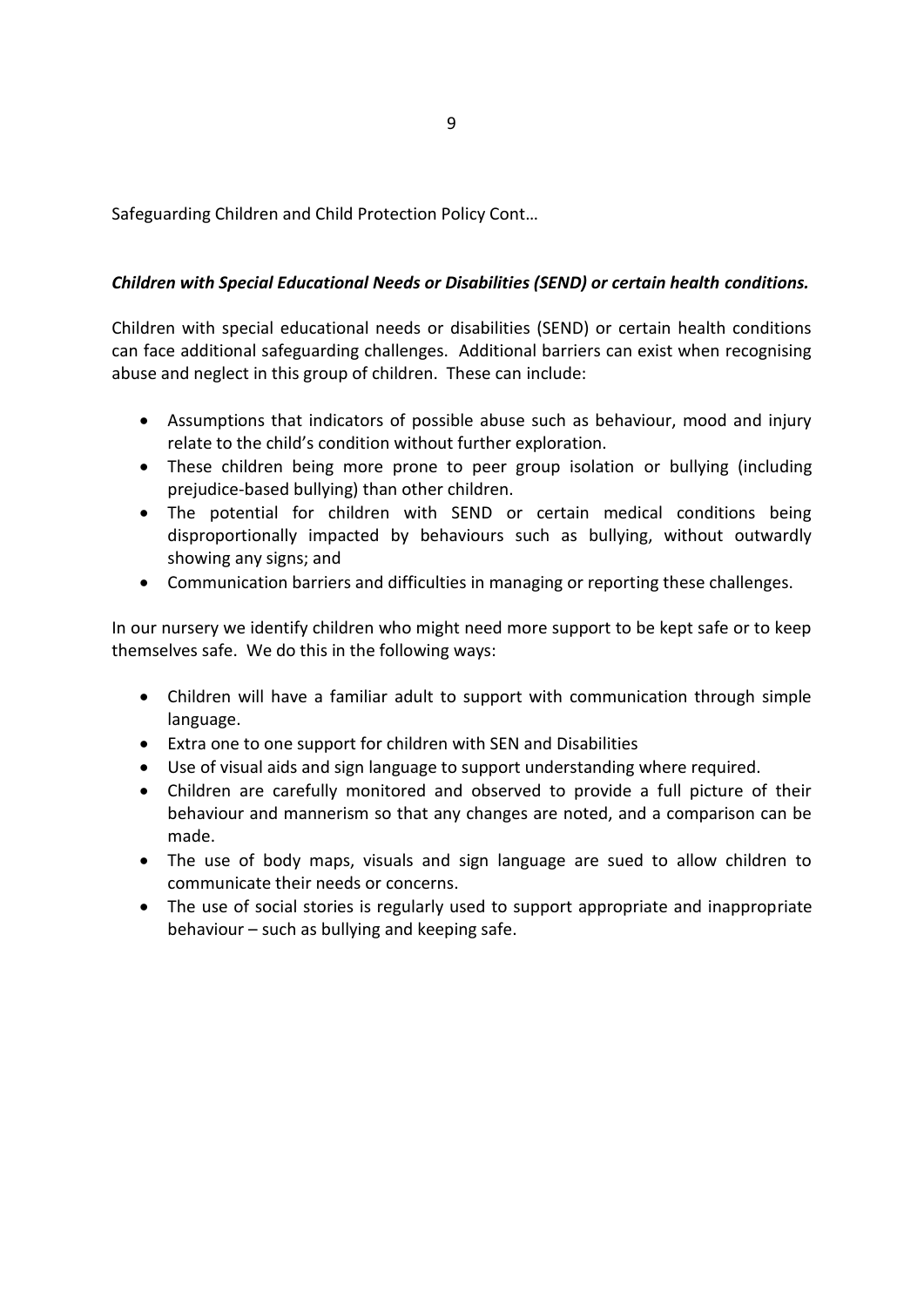10 Safeguarding children & child protection policy cont…….

# *Children missing in Education (CME) and Elective Home Education (EHE)*

Knowing where children are during nursery hours is an extremely important aspect of safeguarding. Missing nursery can be an indicator of abuse and neglect and may also raise concerns about other safeguarding issues, including the criminal exploitation of children.

We monitor attendance carefully and address poor or irregular attendance without delay. We will always follow up with parents/carers when pupils are not at nursery. This means we need to have at least two up to date contact numbers for parents/carers. Parents should remember to update the nursery as soon as possible if their numbers change.

In response to the guidance in Keeping Children Safe in Education (2021) the nursery has:

- 1. Staff who understand what to do when children do not attend regularly.
- 2. Appropriate policies, procedures and responses for children who go missing from education (especially on repeat occasions)
- 3. Staff who know the signs and triggers for travelling to conflict zones as well as an awareness of breast ironing and honour based abuse (including FGM and forced marriage)

# *Looked After Children*

The designated lead staff are responsible for Looked after Children. All Looked after children have a Personal Educational Plan (PEP), which is part of the child's care plan. This is reviewed termly.

# *Previously Looked After Children*

The designated lead staff are also responsible for Previously Looked after Children.

A previously looked-after child is one who is no longer looked after in England and Wales because s/he is the subject of an adoption, special guardianship or child arrangements order which includes arrangements relating to with whom the child is to live, or when the child is to live with any person, or has been adopted from 'state care' outside England and Wales; and a child is in 'state care' outside England and Wales if s/he is in the care of or accommodated by a public authority, a religious organisation or any other organisation the sole or main purpose of which is to benefit society.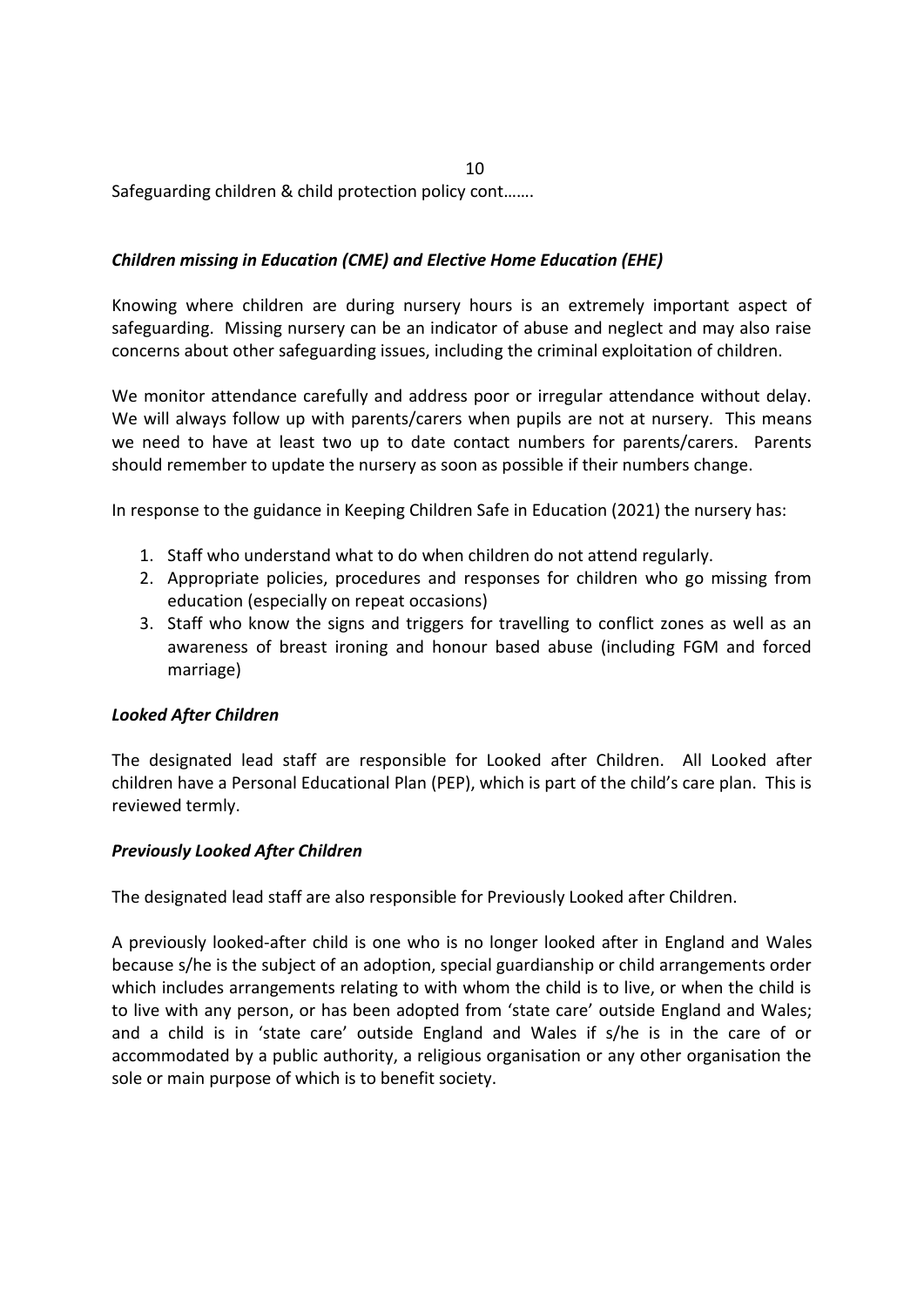Safeguarding children and child protection policy…..

#### *Allegations against staff*

We ensure that all parents know how to complain about the behaviour or actions of staff and volunteers within the setting, or anyone living or working on the premises occupied by the setting, which may include an allegation of abuse.

We follow the guidance of the Local Safeguarding Children Board when responding to any complaint that a member of staff, or volunteer within the setting, or anyone living or working on the premises occupied by the setting, has abused a child.

We respond to any disclosure by children or staff that abuse by a member of staff, or volunteer within the setting, or anyone living or working on the premises occupied by the setting, may have taken, or is taking place, by first recording the details of any such alleged incident.

We refer any such complaint immediately to the local authority's social care department to investigate. We also report any such alleged incident to Ofsted and what measures we have taken. We are aware that it is an offence not to do this.

We co-operate entirely with any investigation carried out by children's social care in conjunction with the police.

Where the management committee and children's social care agree it is appropriate in the circumstances, the chairperson will suspend the member of staff on full pay, or the volunteer, for the duration of the investigation. This is not an indication of admission that the alleged incident has taken place, but is to protect the staff as well as children and families throughout the process.

#### *Disciplinary action*

Where a member of staff or a volunteer is dismissed from the setting because of misconduct relating to a child, we notify the Independent Barring Board administrators so that the name may be included on the Protection of Children and Vulnerable Adults Barred List.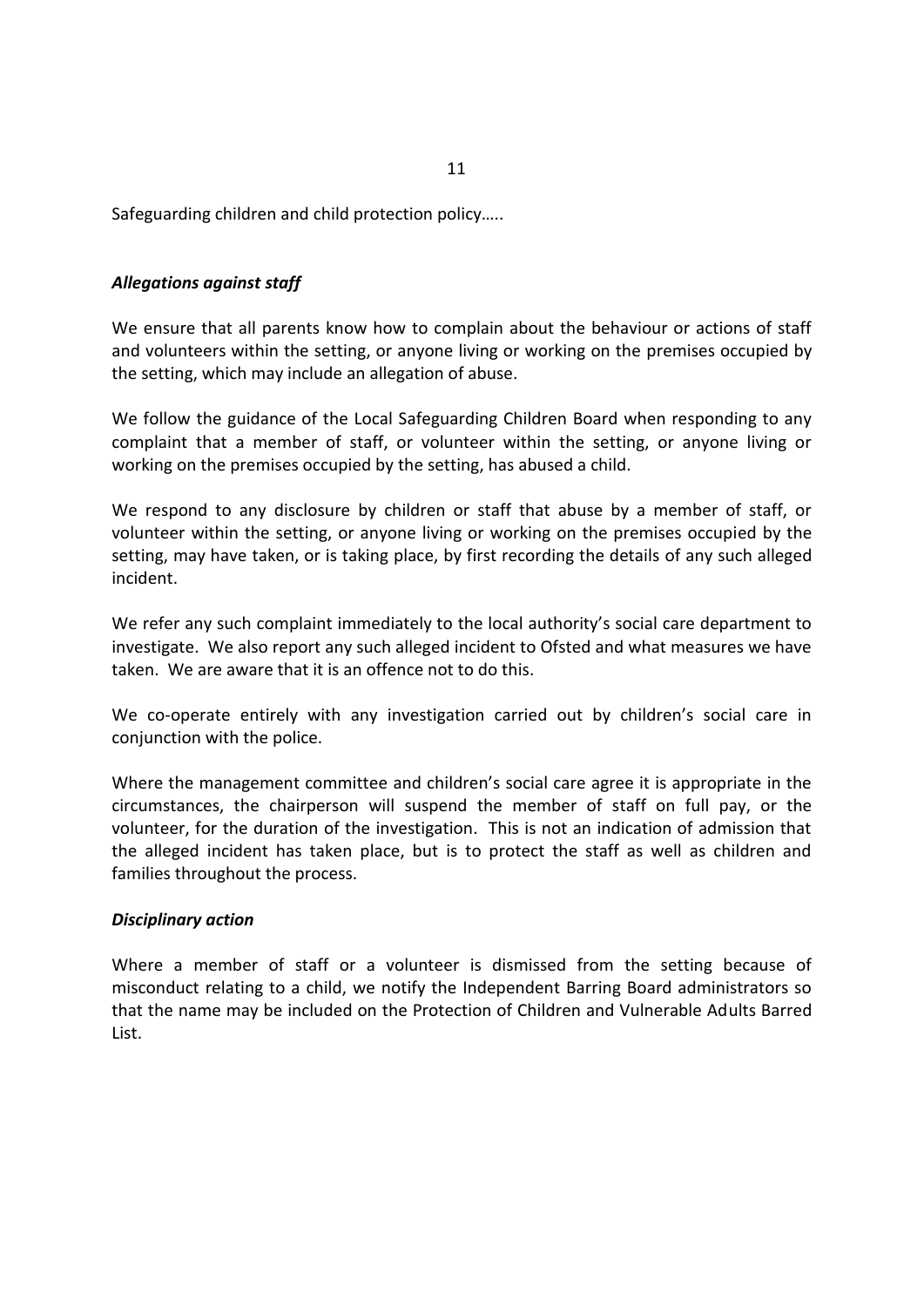Safeguarding and Child Protection Policy cont….

# *Intimate Care and Physical Contact*

Intimate care is defined as care tasks of an intimate nature, associated with bodily functions, body products and personal hygiene.

This Policy is designed to act as a guideline for anyone with responsibility of the intimate care of the children at Humpty Dumpty Pre-school. It outlines the guidelines for best practice.

Only Humpty Dumpty staff with a full and current DBS check is able to carry out this sort of care.

Children who are not yet toilet trained will not be excluded from any activity in the nursery.

Intimate care is discussed with all employees during their induction. Staff receive regular supervision and appraisals, which are used to identify any areas for development or further training.

All staff receive safeguarding training. Which is updated every 3 years, the designated safeguarding lead is every year.

All staff wear protective gloves and aprons for nappy changes, administering first aid or cleaning a child who has soiled themselves.

- Every child is to be treated with dignity and respect. Privacy is ensured appropriate to the child's age and situation. We have separate toilets with doors for the children to use.
- Nappies are changed in the nappy changing room (disabled toilet) on a designated mat. This is enclosed enough to give the child privacy, yet are not out of sight of another member of staff.
- The child should be involved as much as possible in his or her intimate care. Allow the child to be as independent as possible. This can be for tasks such as removing clothing or washing private parts of a child's body. Support the children in doing everything that they can for themselves.
- If a child is fully dependent on you then talk to him/her about what you are doing and give choices where possible.
- An adult who is not familiar to them will never support a child in intimate care.
- Be responsive to a child's reactions.
- Encourage the child to have a positive body image of his/her own body. Confident, assertive children who feel their body belongs to them are less vulnerable to abuse.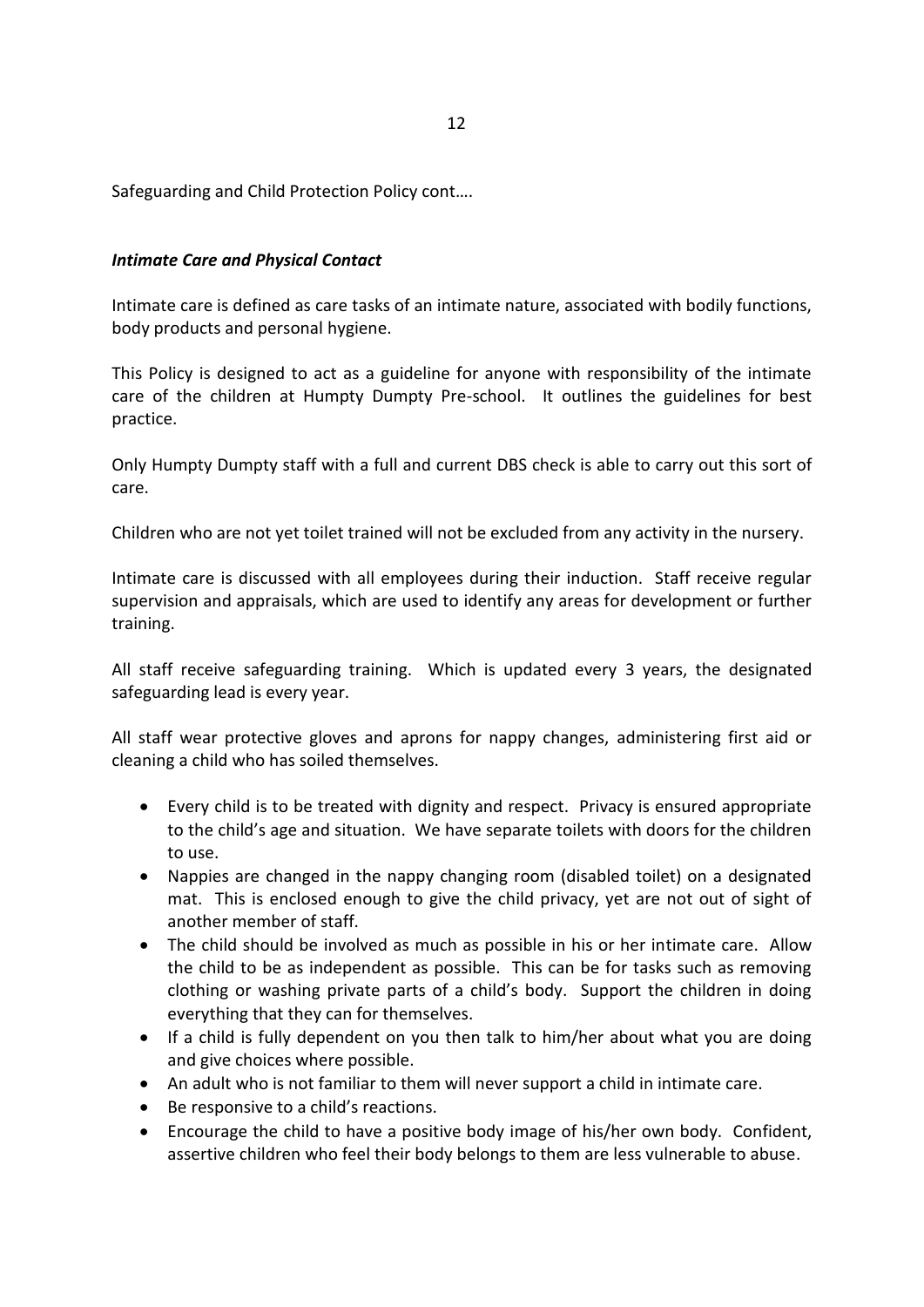Safeguarding and Child Protection cont……..

- Make sure the practice of intimate care is as consistent as possible.
- The parent should be consulted about the intimate care that is given to their child. I.e. real nappies etc.
- Children are encouraged to wash their hands after messy play, after using the toilet, before and after eating and after having their nappies changed.
- Humpty Dumpty Pre-school understands its legal obligation to meet the needs of children with any delays in any area of their development. We work in partnership with parents on an individual basis to make reasonable adjustments to meet the needs of each child.
- We seek to find out religious and cultural views around intimate care.
- Report any incident as soon as possible to the Nursery Manager. If you are concerned that during the intimate care of a child:

You accidently hurt a child The child seems sore or unusually tender in the genital area The child misunderstands or misinterprets something The child has a very strong emotional reaction without apparent cause (sudden shouting or crying)

All staff must ensure that they protect themselves by following these guidelines.

- Always tell another member of staff when you are doing a change or accompanying a child to the toilet.
- Always ensure that a child's privacy is protected.
- Always ensure that you are visible to other members of staff.
- In some instances it may be appropriate for 2 members of staff to change a child. If a child gets very distressed when being changed.
- Always wear protective gloves and aprons and dispose of the nappies in nappy sacks
- Always was hands thoroughly after supporting a child with intimate care.
- Follow the nappy changing rise assessment. If you have any additions or comments then let the Manager know.

# Physical contact

At Humpty Dumpty Pre-school we care for very young children. There will be times when staff are required to have close physical contact with a child. It is also important for the children to feel safe, secure and loved in their environment. We understand that children can react differently to physical contact and we respect this. Staff have received training in safeguarding and child protection.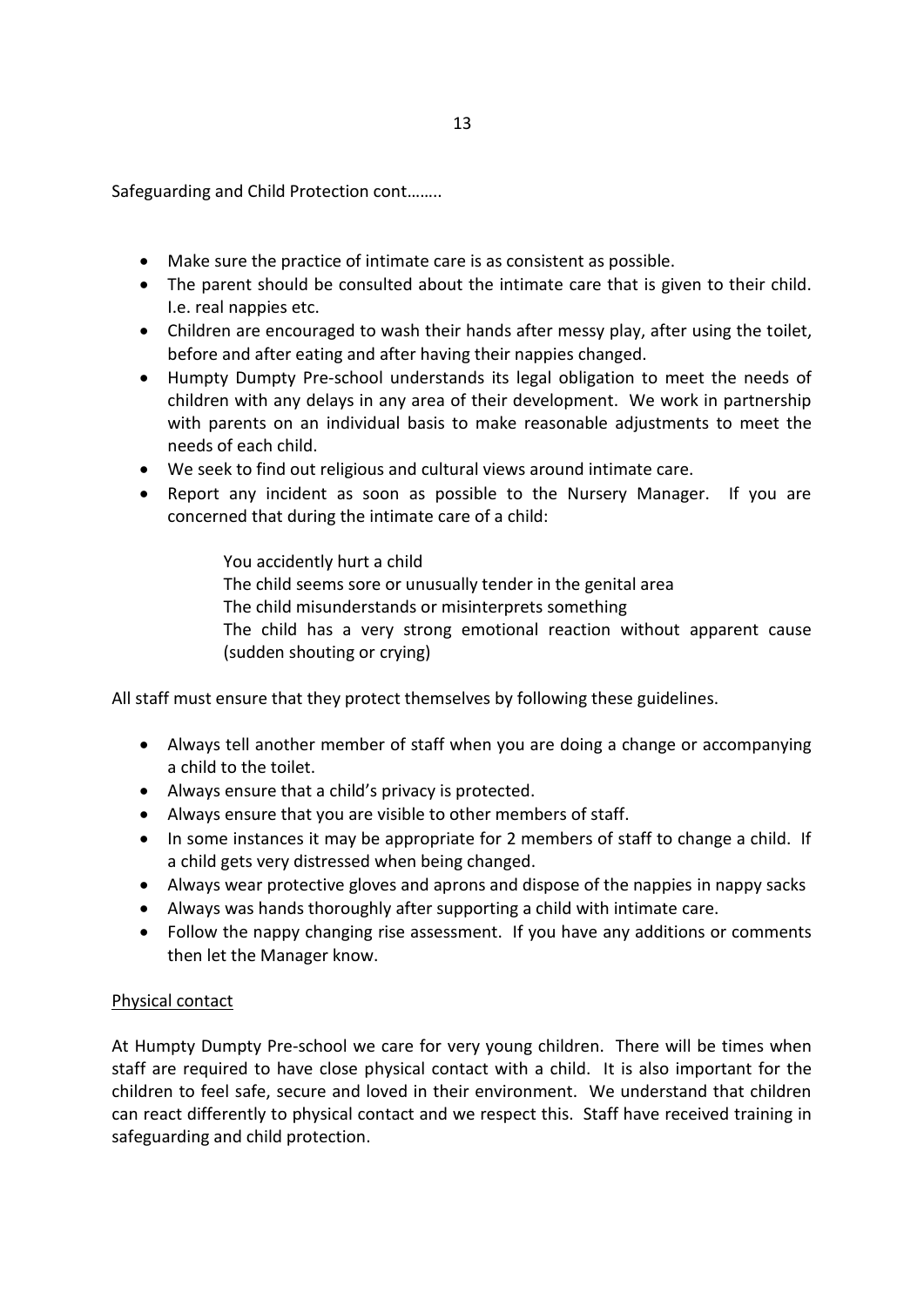Safeguarding and Child Protection cont………….

It should always be the child who instigates any sort of physical contact such as cuddles. If a child is very upset then the adult must ask the child if they want a cuddle. Children should not be kissed by the nursery staff under any circumstances.

This policy should be read in conjunction with the settings other policies including Safeguarding, Health and Safety, SEND, Equal Opportunity and Whistle Blowing.

# *Key Commitment 3*

We are committed to promoting awareness of child abuse issues throughout its training and programmes for adults. It is also committed to empowering young children, through its early childhood curriculum, promoting their right to be strong, resilient and listened to.

# *Training*

We seek out training opportunities for all adults involved in the setting to ensure that they are able to recognise the signs and signals of possible physical abuse, emotional abuse, sexual abuse and neglect and that they are aware of the local authority guidelines for making referrals.

We ensure that all staff knows the procedures for reporting and recording their concerns in the setting.

# *Planning*

The layout of the room allows for constant supervision. No child is left alone with staff or volunteers in a one to one situation without being visible to others.

# *Curriculum*

We introduce key elements of keeping children safe into our programme to promote the personal, social and emotional development of all children, so that they may grow to be strong, resilient and listened to and that they develop an understanding of why and how to keep safe.

We create within the setting a culture of value and respect for the individual, having positive regard for children's heritage arising from their colour, ethnicity, languages spoken at home, cultural and social background.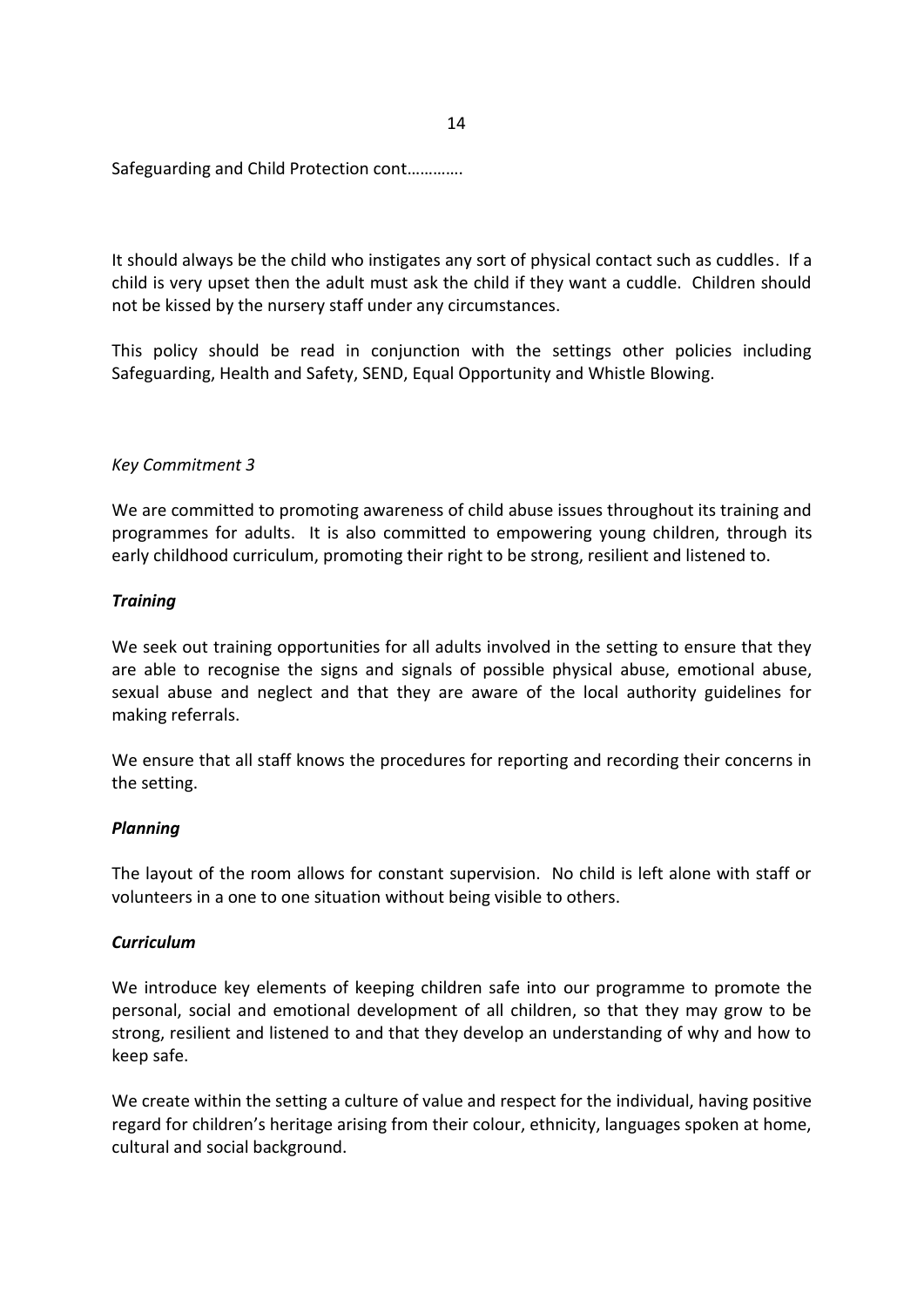Safeguarding and Child Protection cont…….

We ensure that this is carried out in a way that is developmentally appropriate for the children.

#### *Confidentiality*

All suspicions and investigations are kept confidential and shared only with those who need to know.

Any information is shared under the guidance of the Local Safeguarding Children Board.

#### *Online Safety*

We have an E-Safety Policy, please see this with regards to online safety.

#### *Support to families*

We believe in building trusting and supportive relationships with families, staff and volunteers in the group.

We make clear to parents our role and responsibilities in relation to child protection, such as for the reporting of concerns, providing information, monitoring of the child, and liaising at all times with the local children's social care team.

We will continue to welcome the child and the family whilst investigations are being made in relation to any alleged abuse.

We follow the Child Protection Plan as set by the child's social care worker in relation to the setting's designated role and tasks in supporting that child and their family, subsequent to any investigation.

Confidential records kept on a child are shared with the child's parents or those how have parental responsibility for the child in accordance with the Confidentiality and Client Access to Records procedure and only if appropriate under the guidance of the Local Safeguarding Children Board.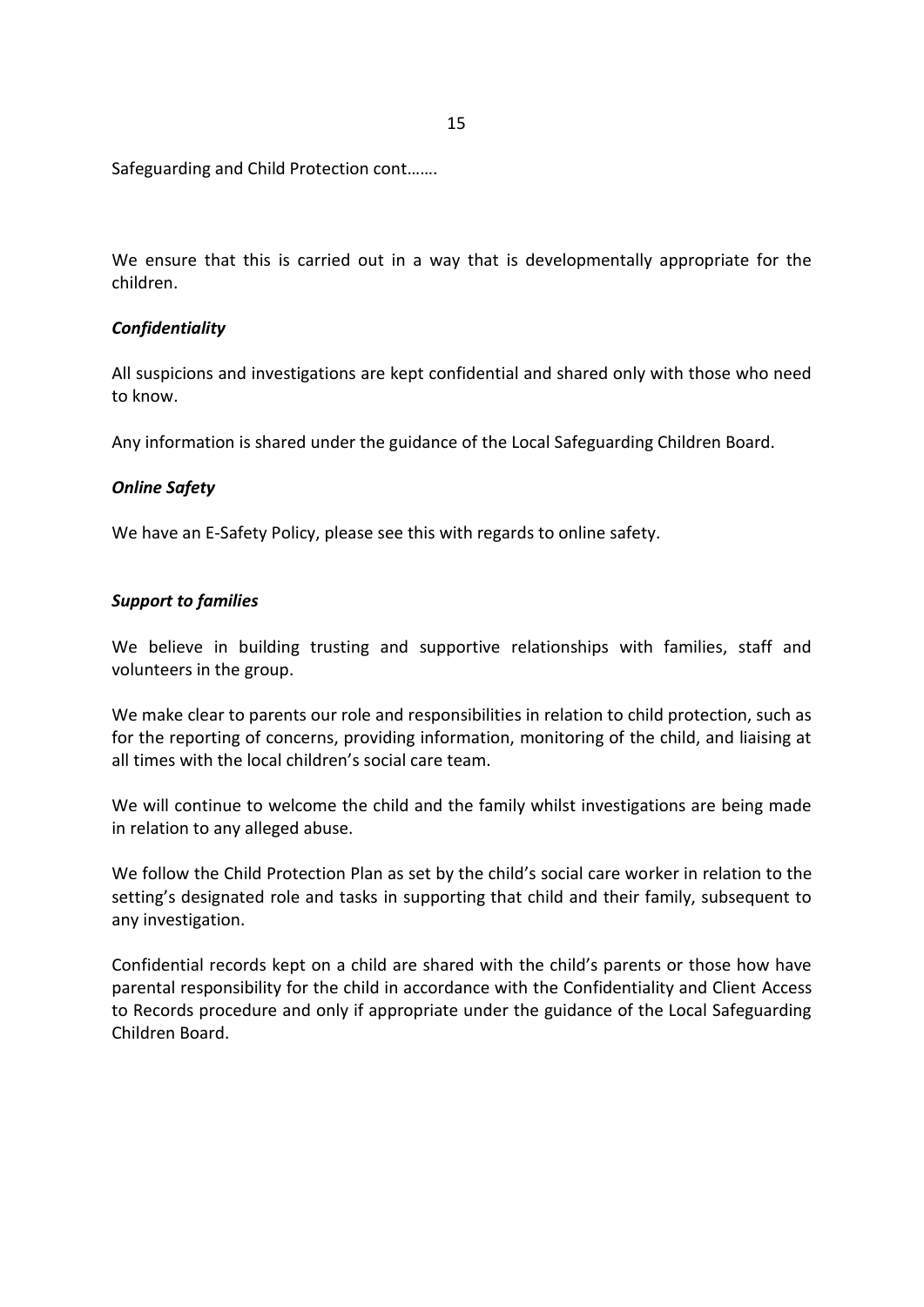16

Safeguarding Children and Child Protection Policy cont…..

# *Role of Designated Safeguarding Lead*

The Designated Safeguarding Lead (and deputies) has the responsibilities for Safeguarding and Child Protection. Their key role is:

# **Managing referrals**

The designated safeguarding lead (or deputies) will refer cases:

- Of suspected abuse and neglect to the local authority children's social care as required and support staff who make referrals to local authority children's social care.
- To the Channel programme where there is a radicalisation concern as required and support staff who make referrals to the Channel programme.
- Where a person is dismissed or left due to risk/harm to a child to the Disclosure and Barring Service as required: and
- Where a crime may have been committed to the Police as required
- LSCP Sutton Threshold Guidance Oct 2020

# **Working with others**

The designated safeguarding lead (or deputies) will:

- Act as a source of support, advice and expertise for all staff
- Act as a point of contact with the safeguarding partners.
- The Deputies will liaise with the Manager, and inform her of issues especially ongoing enquiries under section 47 of the Children's Act 1989 and police investigations.
- As required, liaise with the "case manager" and the local authority designated officer(s) (LADO) for child protection concerns in cases which concern a staff member.
- Liaise with staff on matters of safety and safeguarding and welfare (including online and digital safety) and when deciding whether to make a referral by liaising with relevant agencies so that children's needs are considered holistically.
- Promote supportive engagement with parents and/or carers in safeguarding and promoting the welfare of children, including where families may be facing challenging circumstances.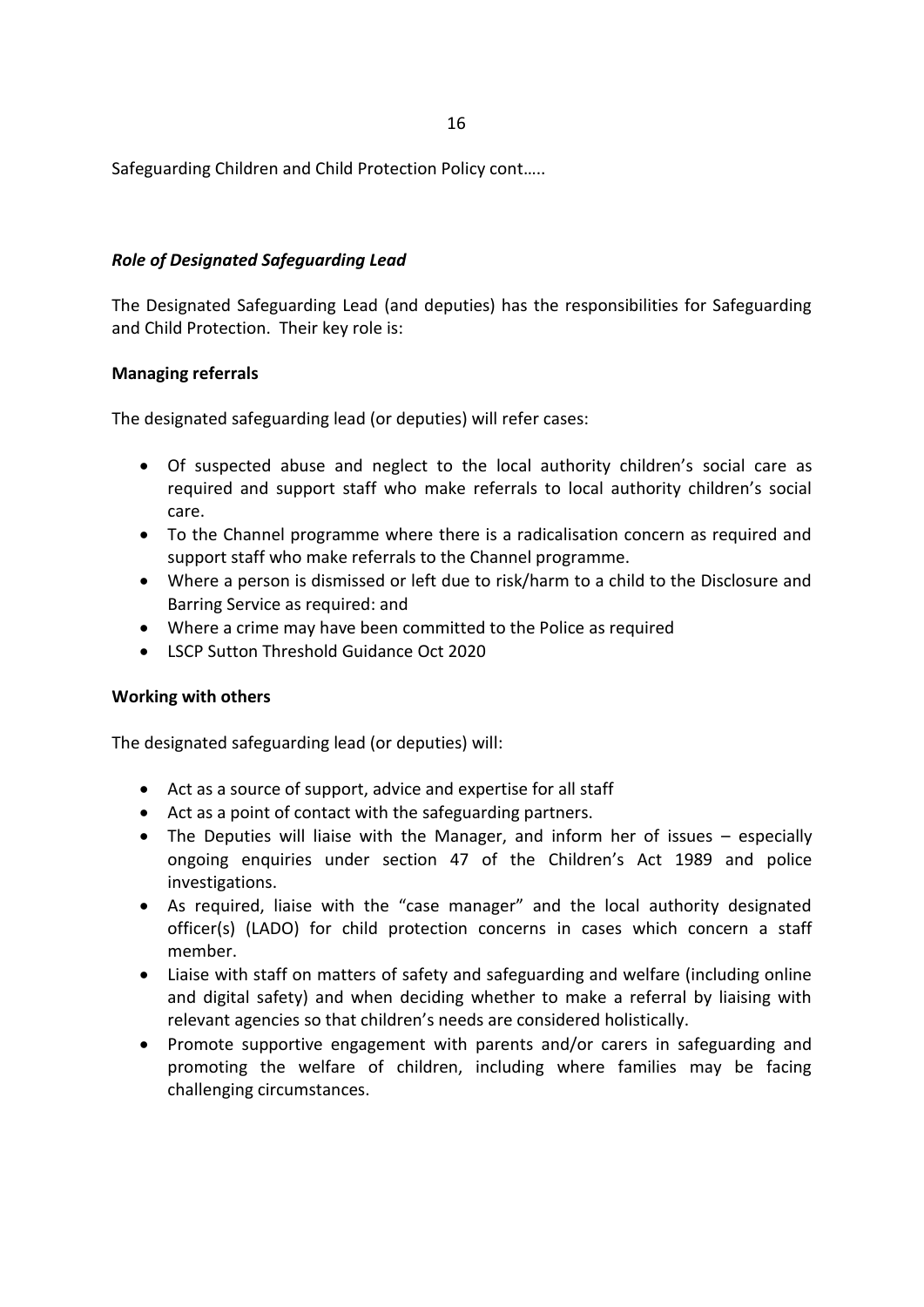Safeguarding Children and Child Protection Policy cont…..

# **Information sharing and managing the child protection file**

The designated safeguarding lead is responsible for ensuring that child protection files are kept up to date. Information should be kept confidential and stored securely. Concerns and referrals will be kept in a separate child protection file for each child as referred to DfE guidelines Information sharing advice for practitioners providing safeguarding services to children.

[Information sharing: advice for practitioners \(publishing.service.gov.uk\)](https://assets.publishing.service.gov.uk/government/uploads/system/uploads/attachment_data/file/721581/Information_sharing_advice_practitioners_safeguarding_services.pdf)

Records will include:

- A clear comprehensive summary of the concern.
- Details of how the concern was followed up and resolved
- A note of any action taken, decisions reached and the outcome.

The file will only be accessed by those who need to see it.

Where children leave the nursery, the designated safeguarding lead will ensure their child protection file is transferred to the new nursery/school as soon as possible. The child protection file will be transferred separately from the main child's file, ensuring secure transit and hand over.

In addition to the child protection file, the designated safeguarding lead (or deputies) will also consider if it would be appropriate to share any additional information with the new nursery/school in advance of the child leaving, to help them put in place the right support to safeguard this child and to help the child thrive in the nursery/school.

# **Raising Awareness**

The designated safeguarding lead (or deputies) will:

- Ensure each member of staff has access to, and understands, the nursery's child protection policy and procedures, especially new and part time staff.
- Ensure the nursery's child protection policy is reviewed annually (as a minimum) and the procedures and implementation are updated and reviewed regularly.
- Ensure the child protection policy is available publicly and parents and carers are aware the fact that referrals about suspected abuse or neglect may be made and the role of the nursery in this.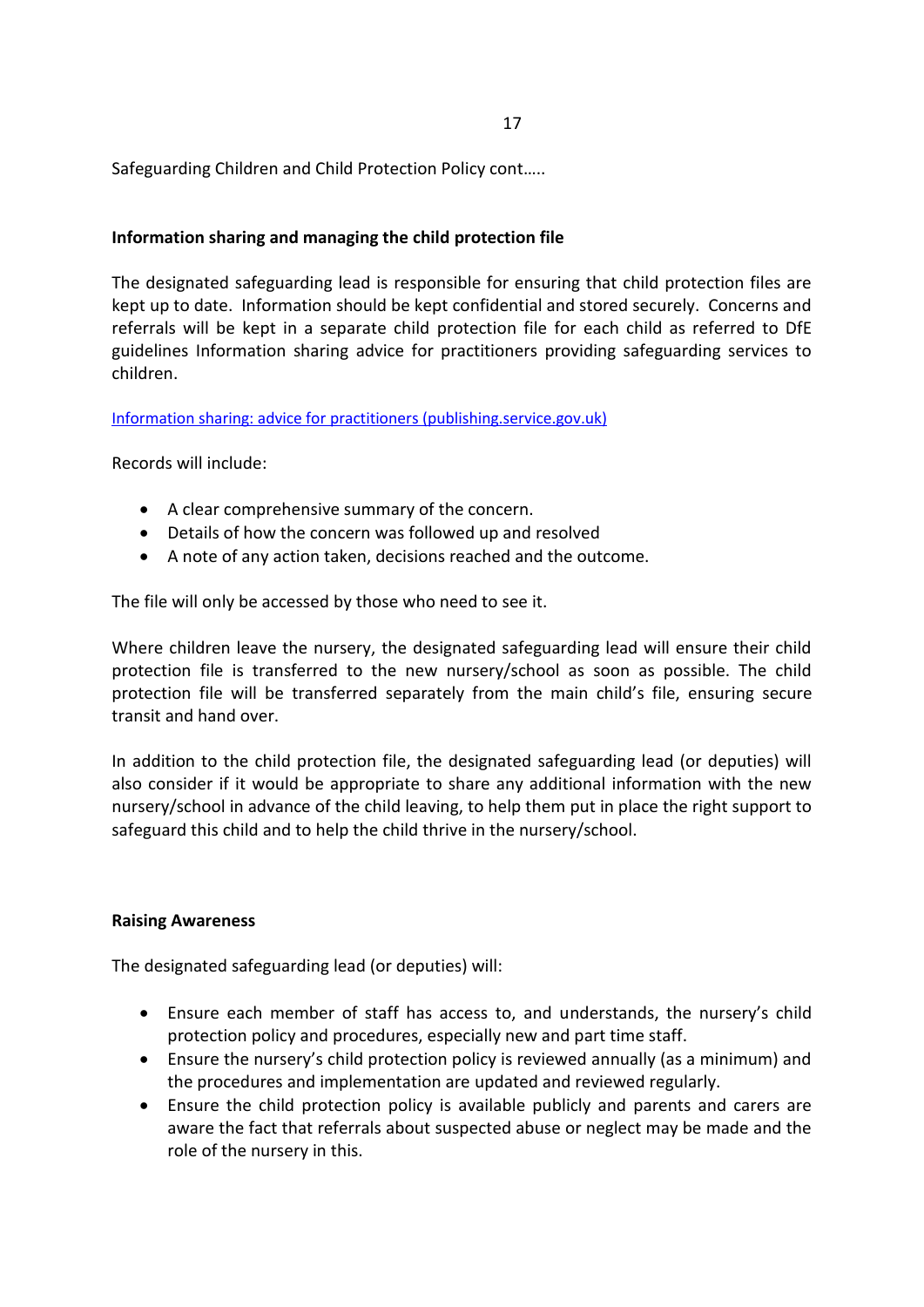18

Safeguarding Children and Child Protection Policy cont…..

# **Risks in the Local Area**

- County Lines
- Anti-social behaviour
- Violence & Sexual crime

These statistics are taken from Crime & Safety in Sutton, London

# **Training, knowledge and skills**

The designated safeguarding lead (and any deputies) will undergo training to provide them with the knowledge and skills required to carry out the role. Training should provide designated safeguarding leads (and deputies) with a good understanding of their own role, how to identify, understand and respond to specific needs that can increase the vulnerability of children, as well as specific harms that can put children at risk, and the processes, procedures and responsibilities of other agencies, particularly children's social care, so they:

- Understand the assessment process for providing early help and statutory intervention, including local criteria for action and local authority children's social care referral arrangements.
- Have working knowledge of how local authorities conduct a child protection case conference and a child protection review conference and be able to attend and contribute to these effectively when required to do so.
- Understand the importance of the role the designated safeguarding lead has in providing information and support to children social care to safeguard and promote the welfare of children.
- Understand the lasting impact that adversity and trauma can have, including on children's behaviour, mental health and wellbeing, and what is needed in responding to this in promoting educational outcomes.
- Are alert to the specific needs of children in need, those with special educational needs and disabilities (SEND), those with relevant health conditions and young carers.
- Understand the importance of information sharing, both within the nursery, and with the safeguarding partners, other agencies, organisations and practitioners.
- Understand and support the nursery with regards to the requirements of the Prevent Duty and are able to provide advice and support to staff on protecting children from the risk of radicalisation.
- Area able to understand the unique risks associated with online safety and be confident that they have the relevant knowledge and up to date capability required to keep children safe whilst they are online in nursery.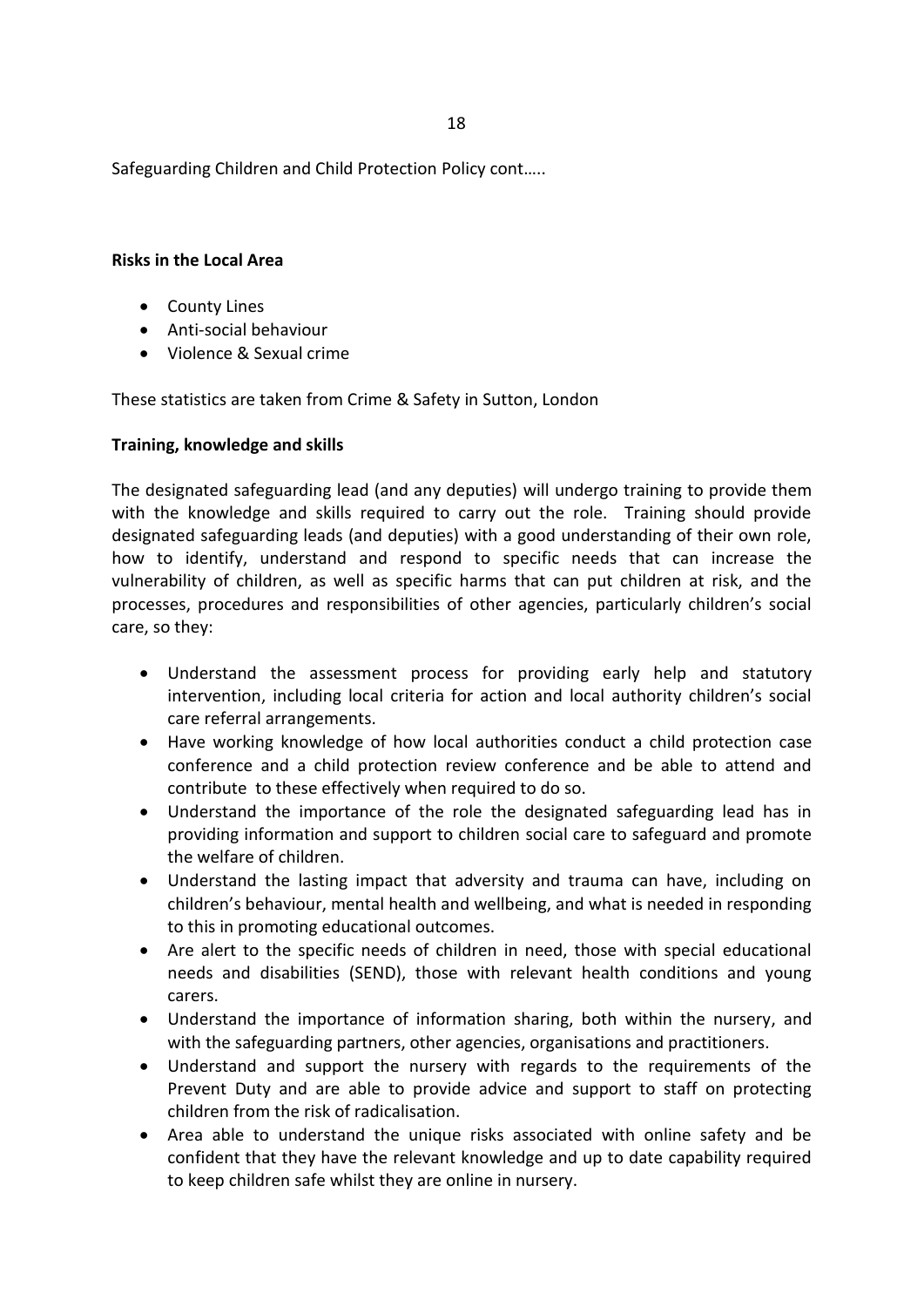19

Safeguarding Children and Child Protection Policy cont …..

- Can recognise the additional risks that children with special educational needs and disabilities (SEND) face online, for example, from online bullying, grooming and radicalisation and are confident they have the capability to support children with SEND to stay safe online.
- Obtain access to resources and attend and relevant or refresher training courses.

In addition to the formal training set out above, their knowledge and skills should be refreshed (this might be via e-bulletins, meeting other designated safeguarding leads, or simply taking time to read and digest safeguarding developments.) at regular intervals, as required, and at least annually, to allow them to understand, and keep up with any developments relevant to their role.

# **Holding and sharing information**

The designated safeguarding lead is equipped to:

- Understand the importance of information sharing, both within the nursery, and with other nurseries and schools on transfer, with other agencies, organisations and practitioners.
- Understand relevant data protection legislation and regulations, especially the Data Protection Act 2018 and the UK General Data Protection Regulation (UK GDPR); and
- Be able to keep detailed, accurate, secure written records of concerns and referrals and understand the purpose of this record-keeping.
- The Data Protection Act 2018 and UK GDPR do not prevent the sharing of information for the purposes of keeping children safe. Fears about sharing information must not be allowed to stand in the way of the need to safeguard and promote the welfare and protect the safety of the children.

# *Mental Health*

We aim to promote positive mental health and wellbeing for the nursery; children, staff, parents and carers, and recognise how important mental health and emotional wellbeing is. We recognise that children's mental health is a crucial factor in their overall wellbeing and can affect their learning and achievement. Through a whole nursery approach, we actively seek to promote emotional health and wellbeing by helping children to understand their feelings and feelings of others.

Our role in nursery is to help our children to succeed and reach their full potential by supporting them to be resilient and mentally healthy. We also have a role to ensure that children learn about what they can do to maintain positive mental health, what affects their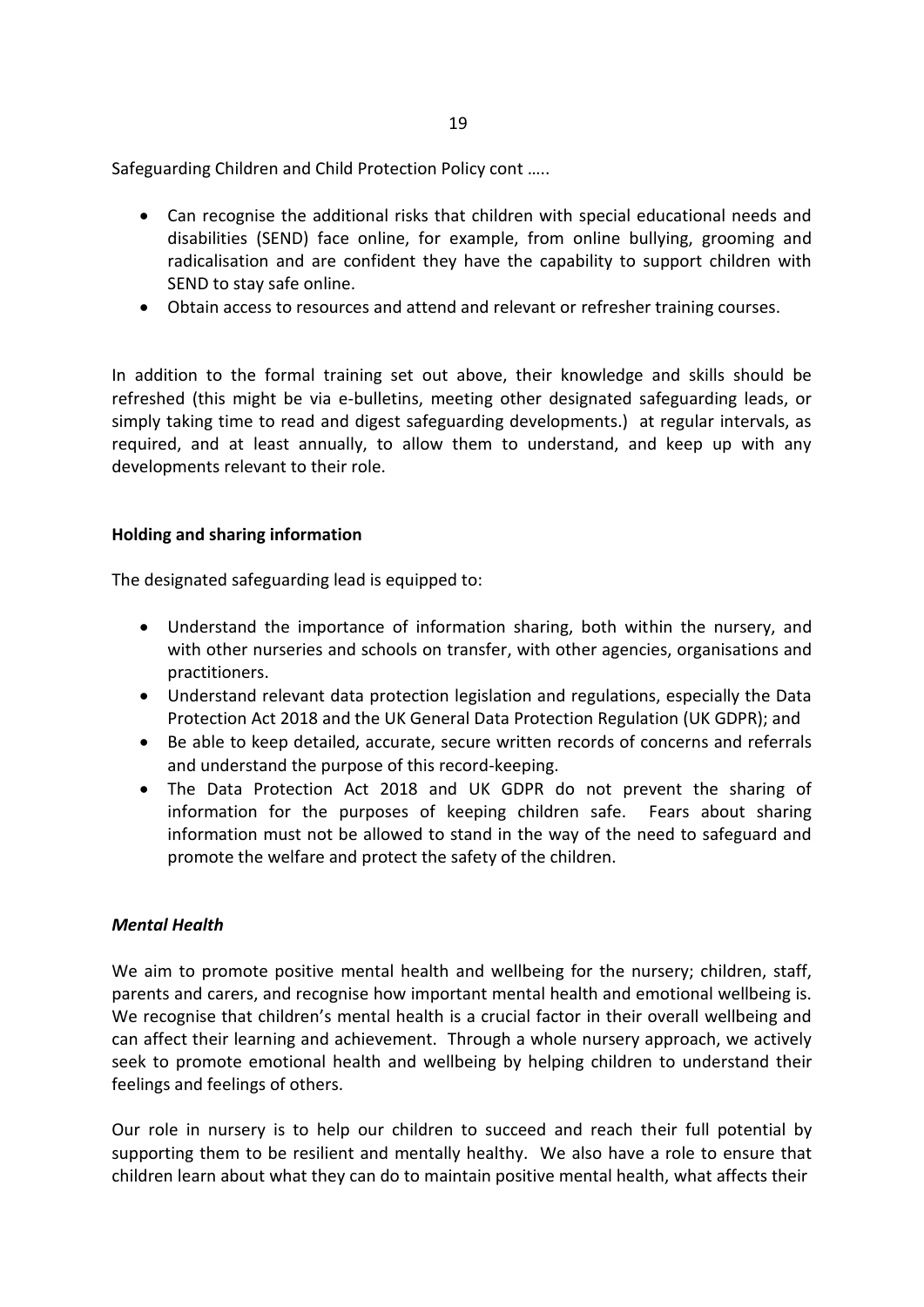Safeguarding Children and Child Protection Policy cont…..

mental health, how they can help reduce the stigma surrounding mental health issues and where they can go if they need help and support.

All staff are aware that mental health problems can, in some cases, be an indicator that a child has suffered or is at risk of suffering abuse, neglect or exploitation. If staff have a mental health concern about a child that is also a safeguarding concern, immediate action should be taken by speaking to the designated safeguarding lead or a deputy (Jackie/Gill/Vicki)

Only appropriately trained professionals should attempt to make a mental health problem. Staff, however are well placed to observe children day to day and identify those whose behaviour suggests that they may be experiencing a mental health problem or be at risk of developing one.

Where children have suffered abuse and neglect, or other potentially traumatic adverse childhood experiences, this can have a lasting impact throughout childhood.

Nurseries have an important role to play in supporting the mental health and wellbeing of their children.

Mental health problems can, in some cases, be an indicator that a child has suffered or is at risk of suffering abuse, neglect or exploitation.

APPENDIX A - Key Contacts

APPENDIX B - COVID 19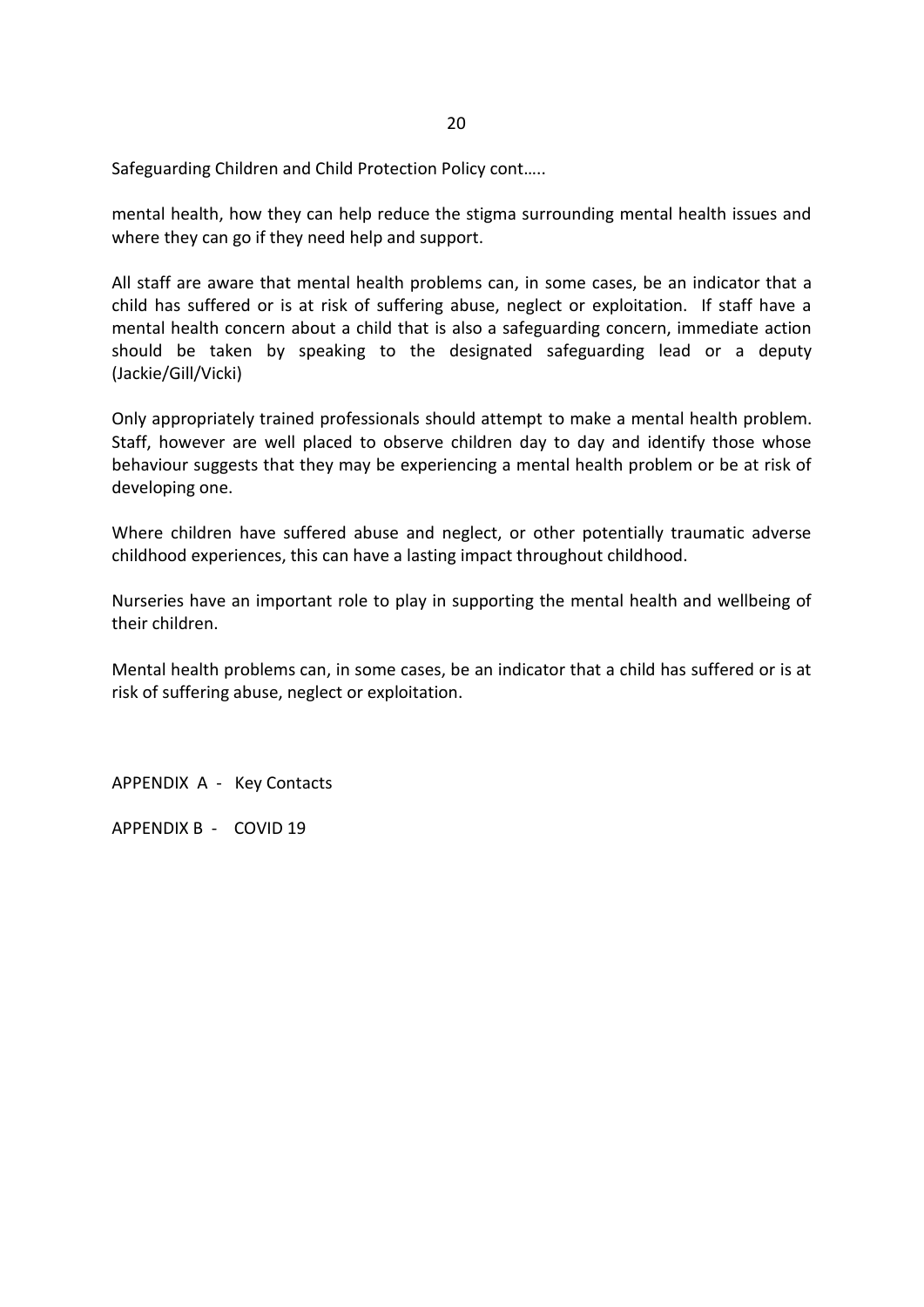Safeguarding children & child protection policy cont…..

# **CHILD PROTECTION PROCEDURE**

When a child discloses, or you are aware there is a safeguarding issue:

# DO NOT DELAY

- Tell the Designated Safeguarding Lead, as soon as you can, do not leave notes, interrupt them if necessary.
- Early referral gives more time to offer help to the child and family before the situation becomes more serious.
- When the matter is already severe or serious, early referral gives more time for others to protect the child.
- The Designated Safeguarding Lead may consult the Children's First Contact Service (CFCS)

# MAKE WRITTEN NOTES

- At the earliest opportunity make a written record of your concerns, using a child concern form, record facts accurately and do not express opinion – these notes will help to ensure accuracy in recalling events later – notes should be legible, signed and dated/timed.
- Do not take photographs of any physical injuries, record on a body map. Do not use audio to record disclosure.
- Any original notes must be given to the Designated Safeguarding Lead as soon as possible, and kept, even if you are using an online reporting system.

# **Concern from something the child says**

**Listen –** do not ask questions or interrogate. Consider interpreting services if English is a second language.

**Remain calm –** if you are shocked, upset or angry the child will sense this, and this could stop them from saying more.

**Reassure** – the child has done nothing wrong – tell them it is alright to talk.

**Do not promise to keep it secret –** tell the child you cannot keep the matter secret and will need to take advice from someone who can help

# **Referral process**

Any member of staff can make a referral to the Children's First Contact Services (CFCS) or the Police, but they should always consult the Designated Safeguarding Lead wherever possible.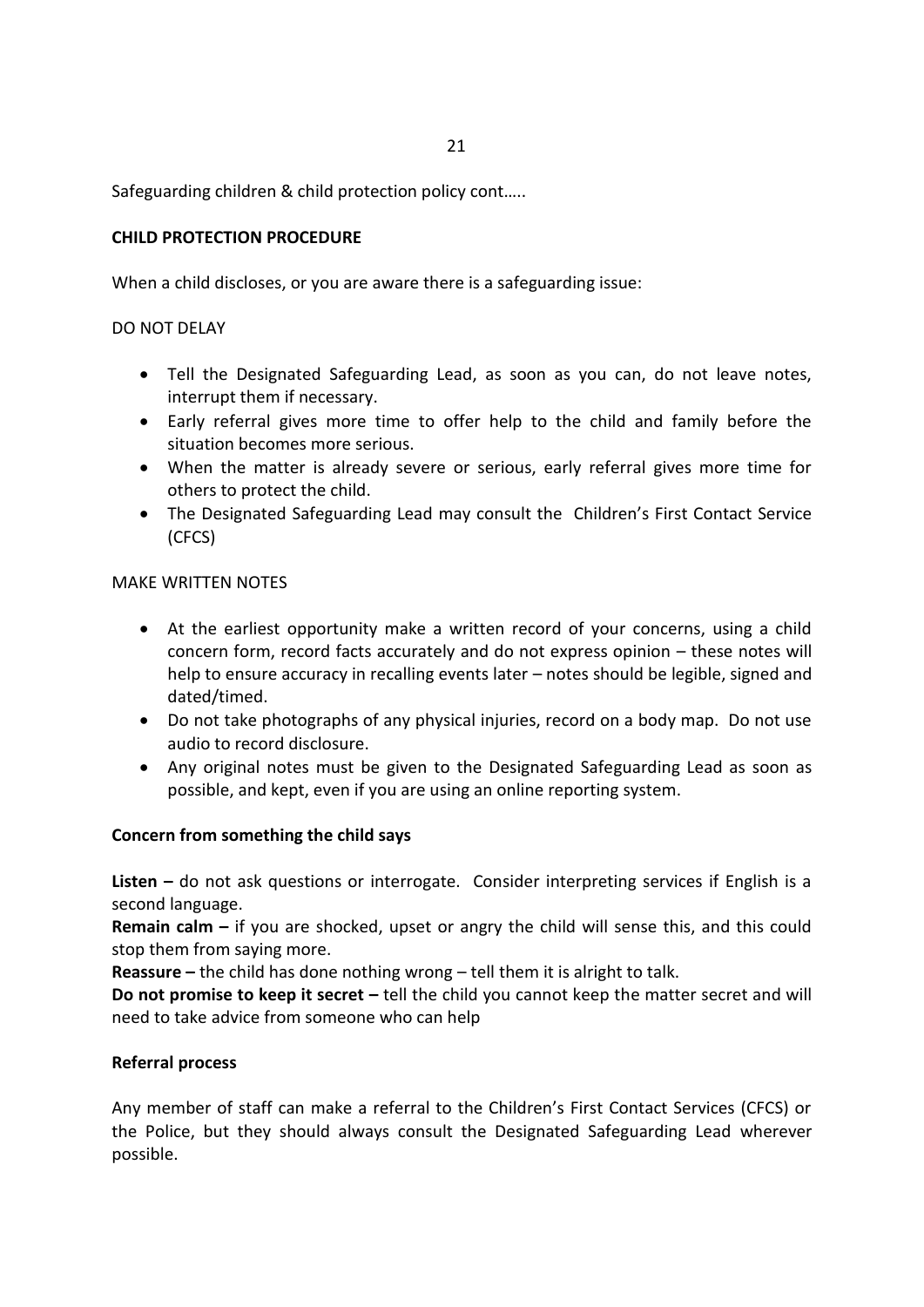Safeguarding children & child protection policy cont….

The designated staff may contact the Children's First Contact Service (CFCS) to make a referral or take advice or contact the child's social worker (if allocated)

If staff are concerned that the child or family involved have been exposed to radicalisation or extremist behaviour, then when making a referral, they will request a referral to the national PREVENT strategy (Counterterrorism and Security Act 2015)

# **Remember**

- If in doubt, consult
- Do not ignore concerns, even if these are vague
- The first responsibility of staff is to the child
- If you need help or support to manage your own feelings, this can usually be provided.

#### **Contact with the family**

Contact with the family should always be discussed with the Designated Safeguarding Lead, who may consult the Children's First Contact Service (CFCS) or the Education Safeguarding Team.

In cases where a minor physical injury causes concern, then the nursery's policy for dealing with accidents should be followed. If the explanation suggests a non-accidental cause for the injury (or a failure to protect the child from harm) advice must be taken immediately from the Children's First Contact Service (CFCS)

In cases of possible neglect or emotional abuse, the concern may have built up over a period of time. There may have been discussions previously between nursery staff and family about resources of help, but if concerns persist. The Designated Safeguarding Lead will need to refer to the Children's First Contact Service and will normally advise the family of this unless specifically told otherwise.

In cases where there are suspicions of sexual abuse, the Designated Safeguarding Lead will seek immediate advice from the Children's First Contact Service *before* discussing this with the family.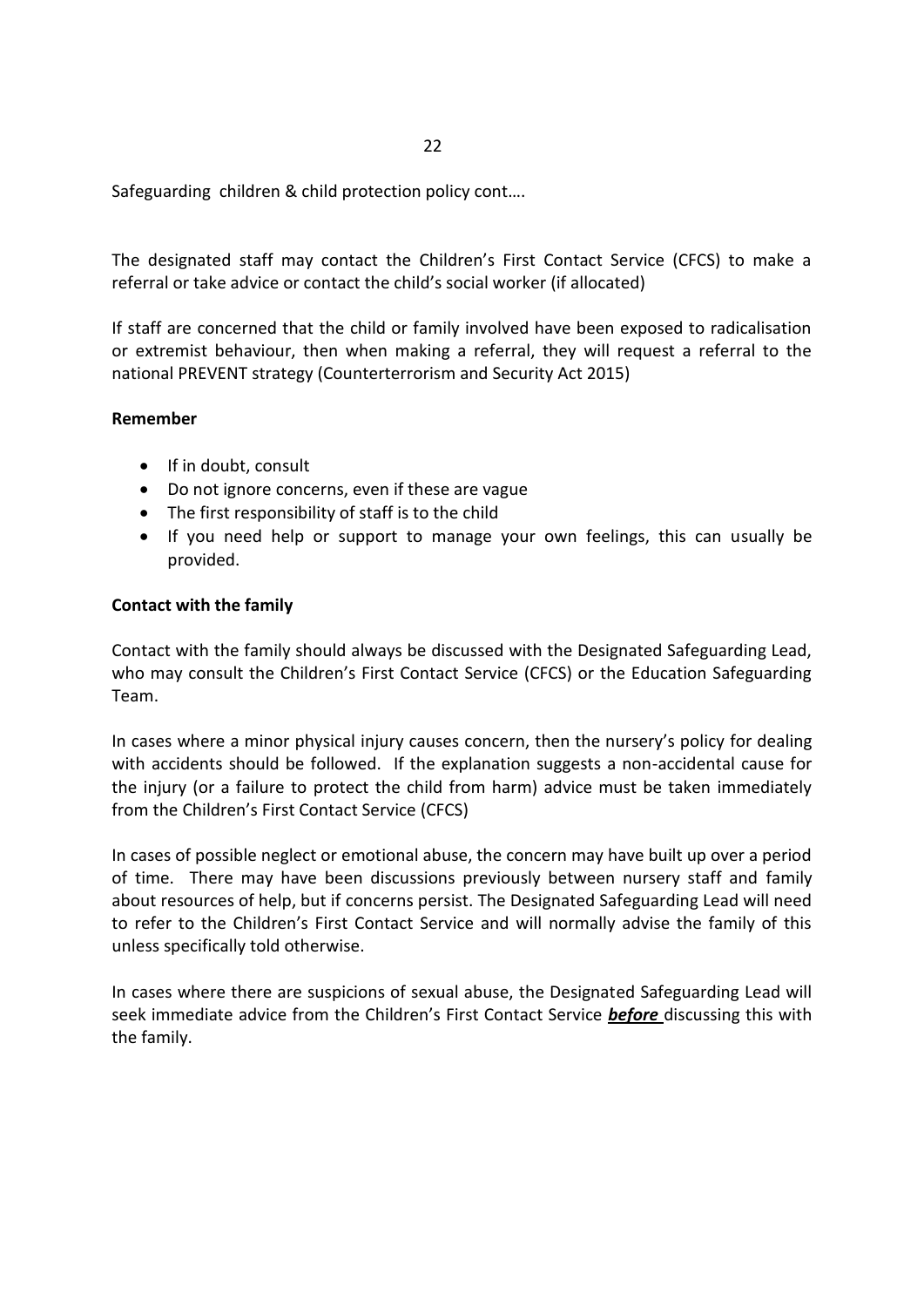Safeguarding children & child protection policy cont……

# **Recording**

- All records relating to child welfare concerns will be kept on the child's Child Protection file and the file will be kept secure – a chronology of concern will be kept by the designated safeguarding lead.
- Written records of any concerns about children are kept, even where there is no need to refer the matter immediately.
- Information from record will be accessed on a "need to know" basis; access is strictly controlled by the Designated Safeguarding Lead.
- Key staff will need to know when a child is subject to a Child Protection Plan, so they can monitor the child's welfare.
- Records relating to the child's welfare will remain on the child's file as long as the child is at the nursery.
- When the child leaves the nursery, the new nursery/school will be informed that the nursery records contain information about child protection concerns even where these are no longer current. Records will be sent to the new nursery/school in a way that is lawful in terms of data protection requirements.
- Records will be kept until the child is 18 years old.

# **Working with other agencies**

- All nursery staff have a legal duty to assist local authority Children's Social Care or the Police when they are making enquiries about the welfare of children.
- Information about a child will only be shared on a "need to know" bases with other agencies.
- When telephone requests for information are received, we always maintain security by checking the telephone number listing for the caller and calling back to a switchboard number before giving information or confirming the child is on the register.
- Always advise the Designated Safeguarding Lead about such requests for information.
- Requests for attendance at meetings about individual children (e.g. child protection conferences) should be notified to the Designated Safeguarding Lead, who will arrange preparation of a report and attendance at the meeting.
- Reports will contain information about the child's:
	- o Attendance
	- o Behaviour
	- o Relationships with other children and adults
	- o Family
	- o Any other relevant matter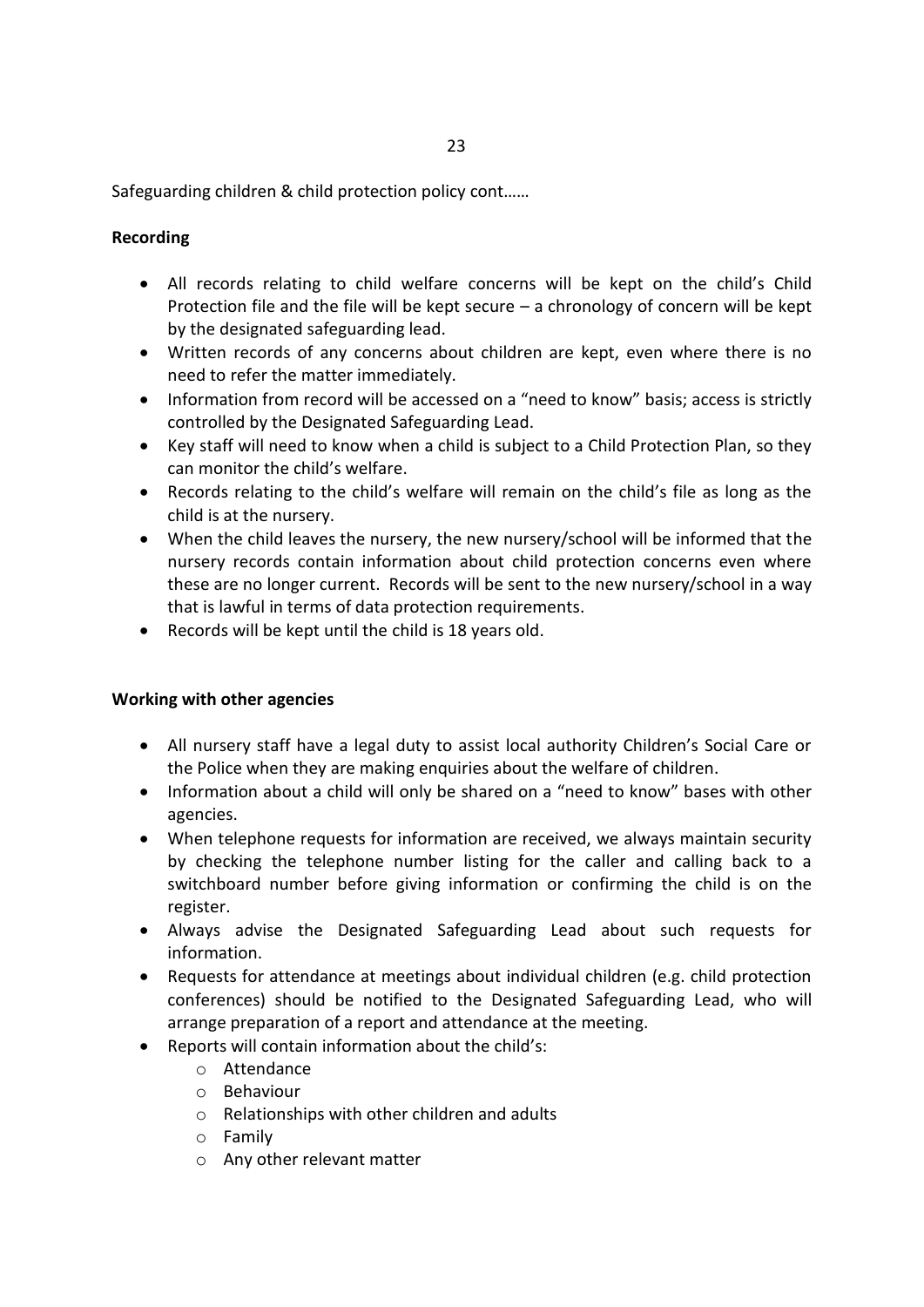Safeguarding Children & Child Protection Policy cont…..

- Reports will be objective, distinguishing between fact, observation, allegation and opinion.
- Unless specified otherwise, reports will be made available for the child's family.

# **Children subject to a Child Protection Plan**

- The nursery will be told by the relevant local authority when a child is subject to a Child Protection Plan.
- The name of the Key Social Worker will be clearly recorded on the child's record.
- The nursery will participate fully in the work of Core Groups for these children, to assist with the objectives of the Child Protection Plan for the child.
- When a child is subject to a Child Protection Plan, the nursery will report all unexplained absences even if only for a day.
- When a child is subject to a Child Protection Plan leaves the nursery, all the child protection information will be transferred to any new nursery/school

# **Child's need for a social worker**

Local authorities should share the fact a child has a social worker, and the Designated Safeguarding Lead should hold and use this information so that decisions can be made in the best interests of the child's safety, welfare, and educational outcomes. This should be considered as a matter of routine. There are clear powers to share this information under existing duties on both local authorities and nurseries/schools to safeguard and promote the welfare of children.

Where children need a social worker, this should inform decisions about safeguarding (for example, responding to unauthorised absence or missing education where there are known safeguarding risks) and about promoting welfare (for example, considering the provision of pastoral and/or academic support, alongside action by statutory services) Children with a social can be at greater risk of harm

# **Information Sharing**

We work in accordance with the DfE on Information sharing.

This written policy complies with national, Sutton LSCP, DfE and Local Authority guidance for safeguarding and equality.

This policy was revised and updated in September 2021 It will be reviewed annually.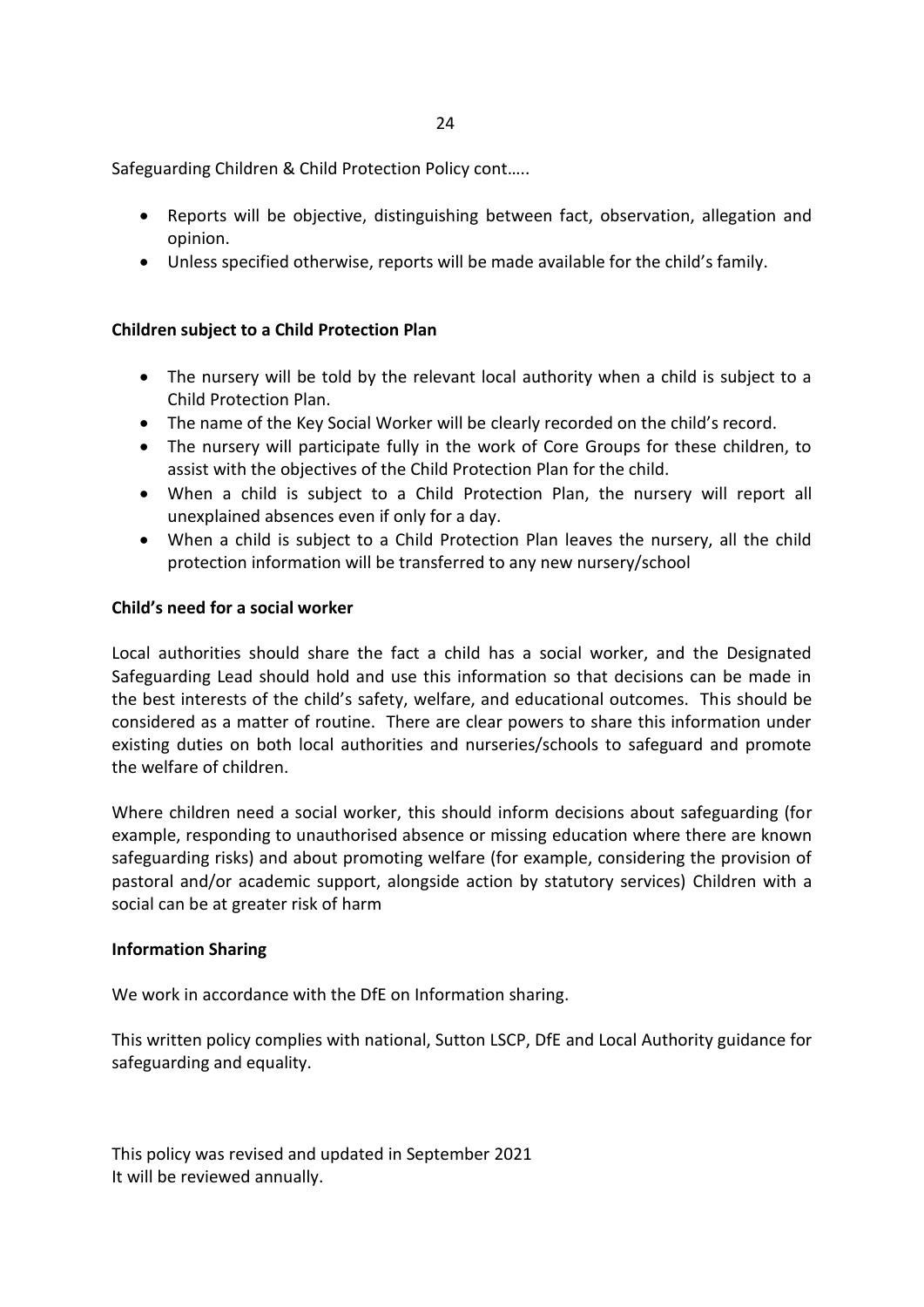#### Appendix A

# **KEY CONTACTS**

Children's First Contact Service (CFCS) - 020 8770 6001 [childrensfirstcontactservice@sutton.gov.uk](mailto:childrensfirstcontactservice@sutton.gov.uk)

Social Care – Out of Hours – Emergency Duty Team - 020 8770 5000 x 9

Sutton Local Safeguarding Children's Partnership - 020 8770 4879 [suttonlscp@sutton.gov.uk](mailto:suttonlscp@sutton.gov.uk) Website - [www.suttonlscp.org.uk](http://www.suttonlscp.org.uk/)

(Sutton Local Safeguarding Children Board ceased to exist when the new Sutton Local Safeguarding Children Partnership arrangements came into effect on 1<sup>st</sup> July 2019

Three Statutory Partners are Local Authority, Clinical Commissioning Group and Police, Locally, Education providers will be made the fourth Partners.

The LSCP Board will be made up by the four Partners, co-opted members and relevant agencies)

Sutton LADO (Local Authority Designated Officer – complaints against staff) - 020 8770 4776 ( [LADO@sutton.gov.uk\)](mailto:LADO@sutton.gov.uk)

LBS Prevent and Hate Crime Manager – 020 8649 0672

Education Safeguarding Manager – 07736 338180

Escalation Procedures – Sutton LSCB Escalation Policy September 2015 (suttonlscp.org.uk)

Serious Child Incidents – 9 Sutton CDR Protocol 2019

General Contacts

- Ofsted 0300 123 1231
- Ofsted whistle blowing line 0300 123 3155
- Police 999
- NSPCC 0808 8005000
- NSPCC whistle blowing helpline number 0800 028 0285